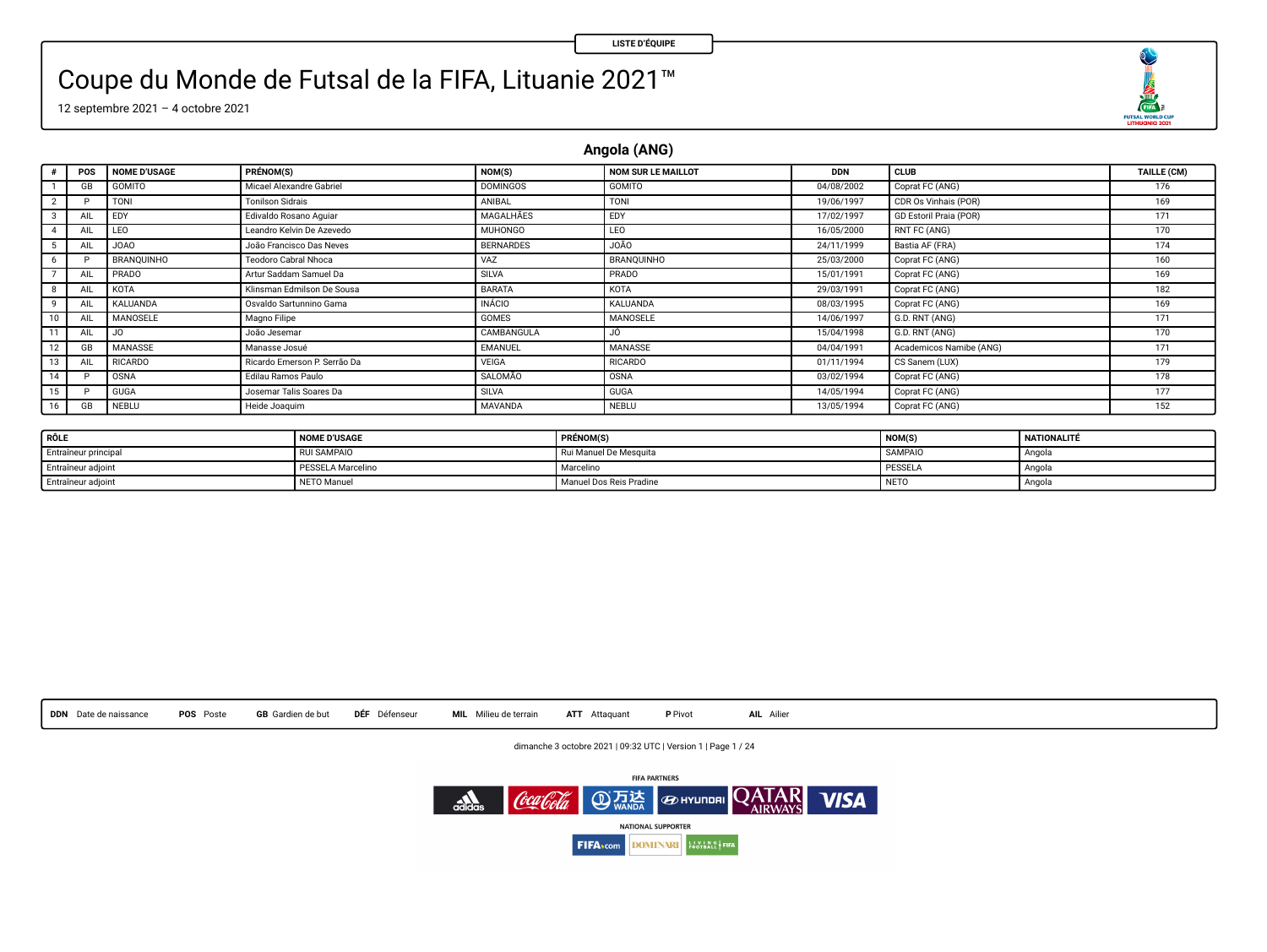O  $\begin{array}{r}\n\overbrace{\text{max}} \\
\overbrace{\text{max}} \\
\overbrace{\text{maxmax}} \\
\overbrace{\text{maxmax}} \\
\overbrace{\text{max}} \\
\overbrace{\text{max}} \\
\overbrace{\text{max}} \\
\overbrace{\text{max}} \\
\overbrace{\text{max}} \\
\overbrace{\text{max}} \\
\overbrace{\text{max}} \\
\overbrace{\text{max}} \\
\overbrace{\text{max}} \\
\overbrace{\text{max}} \\
\overbrace{\text{max}} \\
\overbrace{\text{max}} \\
\overbrace{\text{max}} \\
\overbrace{\text{max}} \\
\overbrace{\text{max}} \\
\overbrace{\text{max}} \\
\overbrace{\text{max}} \\
\overbrace{\text{max}} \\
\overbrace{\text{max}} \\
\overbrace$ 

### Coupe du Monde de Futsal de la FIFA, Lituanie 2021™

12 septembre 2021 – 4 octobre 2021

**Argentina (ARG)**

|    | POS | <b>NOME D'USAGE</b>       | PRÉNOM(S)             | NOM(S)                 | <b>NOM SUR LE MAILLOT</b> | <b>DDN</b> | <b>CLUB</b>                   | TAILLE (CM) |
|----|-----|---------------------------|-----------------------|------------------------|---------------------------|------------|-------------------------------|-------------|
|    | GB  | <b>SARMIENTO Nicolas</b>  | Nicolas               | SARMIENTO              | SARMIENTO                 | 03/12/1992 | Real Betis FS (ESP)           | 174         |
|    | DÊI | STAZZONE Damian           | Damian                | STAZZONE ALVAREZ       | <b>STAZZONE</b>           | 31/01/1986 | CA San Lorenzo FS (ARG)       | 180         |
|    | AIL | CLAUDINO Angel            | Angel Antonio         | CLAUDINO               | CLAUDINO                  | 08/12/1995 | AD Sala 10 Zaragoza (ESP)     | 168         |
|    | MI  | <b>BOLO ALEMANY Lucas</b> | Lucas Javier          | <b>BOLO ALEMANY</b>    | <b>BOLO ALEMANY</b>       | 12/03/1992 | Italservice Pesaro (ITA)      | 167         |
|    | DÊ  | RESCIA Maximiliano        | Maximiliano Daniel    | <b>RESCIA</b>          | <b>RESCIA</b>             | 29/10/1987 | Levante UD (ESP)              | 172         |
|    | All | CORSO Sebastian           | Sebastian             | CORSO                  | CORSO                     | 12/02/1992 | Industrias Santa Coloma (ESP) | 168         |
|    | All | CUZZOLINO Leandro         | Leandro Esteban       | <b>CUZZOLINO</b>       | CUZZOLINO                 | 21/05/1987 | Italservice Pesaro (ITA)      | 175         |
|    | MIL | <b>BASILE Santiago</b>    | Santiago Pablo        | <b>BASILE</b>          | <b>BASILE</b>             | 25/07/1988 | Signor Prestito CMB (ITA)     | 173         |
|    | MI  | <b>BORRUTO Cristian</b>   | Cristian Aleiandro    | BORRUTO                | <b>BORRUTO</b>            | 07/05/1987 | Italservice Pesaro (ITA)      | 168         |
|    | All | VAPORAKI Constantino      | Constantino Guillermo | VAPORAKI TELLO         | VAPORAKI                  | 06/01/1990 | Meta C5 (ITA)                 | 170         |
|    |     | <b>BRANDI Alan</b>        | Alan                  | <b>BRANDI CUASNICU</b> | BRANDI                    | 24/11/1987 | Jaén Paraíso Interior (ESP)   | 180         |
|    | GB  | <b>FARACH Lucas</b>       | Lucas Hernan          | FARACH                 | FARACH                    | 03/10/1991 | Kimberley AC FS (ARG)         | 168         |
|    | GB  | <b>MOSENSON Guido</b>     | Guido                 | MOSENSON               | <b>MOSENSON</b>           | 07/03/1989 | CA Boca Juniors FS (ARG)      | 178         |
|    | DÉF | TABORDA Pablo             | Pablo                 | TABORDA                | TABORDA                   | 03/09/1986 | Italservice Pesaro (ITA)      | 174         |
| 15 |     | SANTOS Andres             | Andres                | SANTOS                 | SANTOS                    | 07/12/1988 | Signor Prestito CMB (ITA)     | 174         |
| 16 | All | <b>EDELSTEIN Matias</b>   | Matias Adrian         | <b>EDELSTEIN</b>       | <b>EDELSTEIN</b>          | 18/06/1992 | Hebraica FS (ARG)             | 182         |

| RÔLE                    | <b>NOME D'USAGE</b>    | <b>PRÉNOM(S)</b> | <b>NOM(S)</b>  | NATIONALITÉ |
|-------------------------|------------------------|------------------|----------------|-------------|
| Entraîneur principal    | <b>LUCUIX Matias</b>   | Matias Raul      | <b>LUCUIX</b>  | Argentina   |
| Entraîneur adjoint      | <b>GULIZIA Nicolas</b> | Nicolas Gustavo  | <b>GULIZIA</b> | Argentina   |
| Entraîneur des gardiens | <b>NORIEGA Nicolas</b> | Silvio Nicolas   | NORIEGA        | Argentina   |

**DDN** Date de naissance **POS** Poste **GB** Gardien de but **DÉF** Défenseur **MIL** Milieu de terrain **ATT** Attaquant **P** Pivot **AIL** Ailier

dimanche 3 octobre 2021 | 09:32 UTC | Version 1 | Page 2 / 24

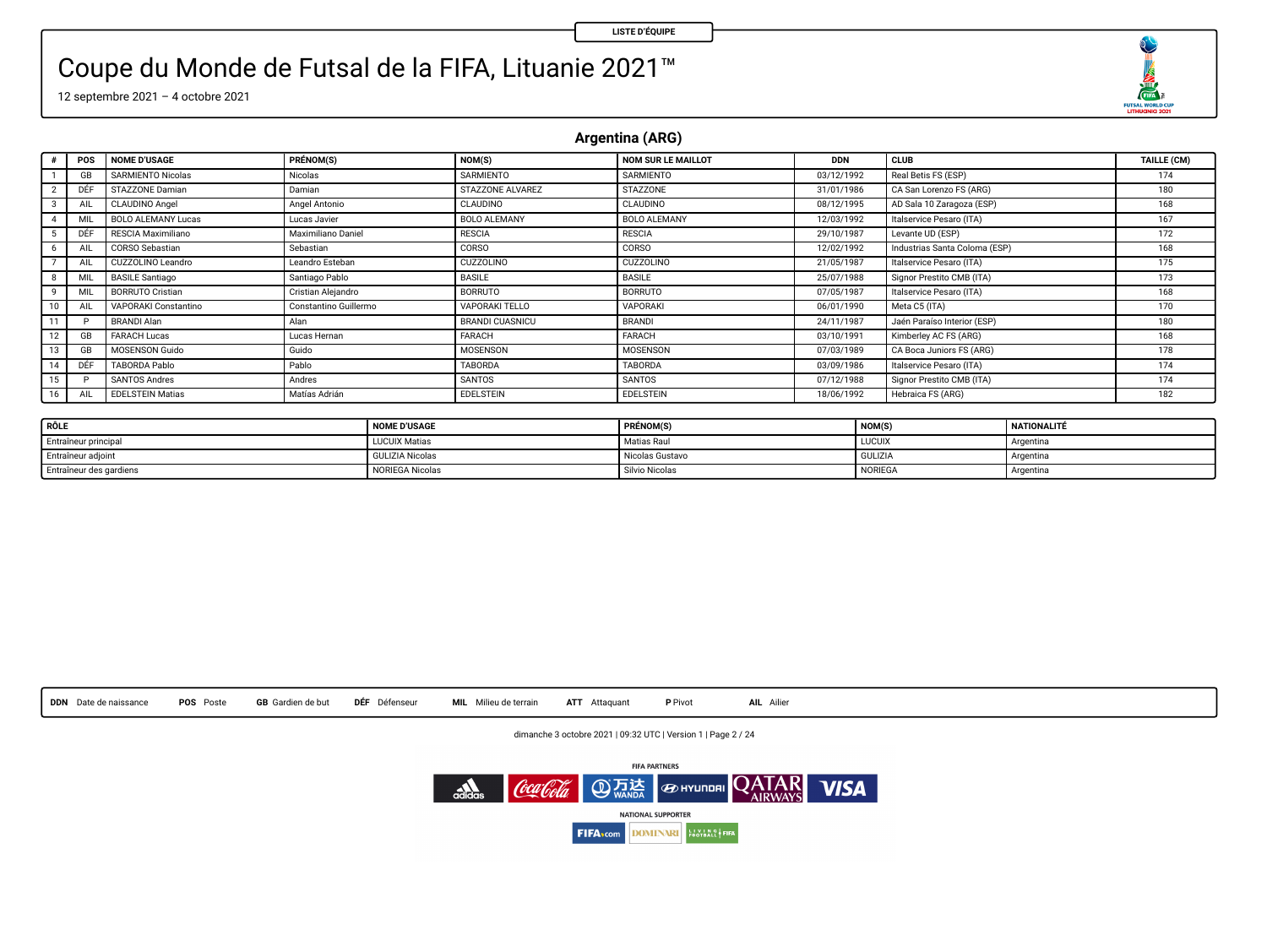O FUTSAL WORLD CUP

### Coupe du Monde de Futsal de la FIFA, Lituanie 2021™

12 septembre 2021 – 4 octobre 2021

**Brazil (BRA)**

|    | POS | <b>NOME D'USAGE</b>   | PRÉNOM(S)        | NOM(S)                | <b>NOM SUR LE MAILLOT</b> | <b>DDN</b> | <b>CLUB</b>                 | TAILLE (CM) |
|----|-----|-----------------------|------------------|-----------------------|---------------------------|------------|-----------------------------|-------------|
|    | GB  | <b>GUITTA</b>         | Thiago           | MENDES ROCHA          | <b>GUITTA</b>             | 11/06/1987 | Sporting CP FS (POR)        | 177         |
|    | GB. | <b>DJONY</b>          | Djony            | <b>MENDES</b>         | <b>DJONY</b>              | 07/06/1985 | Magnus Futsal (BRA)         | 182         |
|    | GB  | WILLIAN               | Willian Felipe   | <b>DORN</b>           | WILLIAN                   | 17/12/1994 | Joinville EC (BRA)          | 184         |
|    | DÉF | MARLON                | Marlon           | OLIVEIRA ARAUJO       | MARLON                    | 28/12/1987 | Palma FS (ESP)              | 178         |
|    | AIL | <b>BRUNO</b>          | Bruno Rafael     | DE RAMOS DIAS         | <b>BRUNO</b>              | 10/04/1987 | Ukhta Futsal (RUS)          | 174         |
|    | All | <b>DYEGO</b>          | Dyego Henrique   | ZUFFO                 | <b>DYEGO</b>              | 05/08/1989 | FC Barcelona FS (ESP)       | 176         |
|    | AIL | LEANDRO LINO          | Leandro          | LINO DOS SANTOS       | L. LINO                   | 25/07/1995 | Magnus Futsal (BRA)         | 175         |
|    | AIL | LEONARDO              | Leonardo         | CAETANO SILVA         | LEONARDO                  | 05/12/1998 | Magnus Futsal (BRA)         | 173         |
|    |     | <b>VINICIUS ROCHA</b> | Vinicius         | NUNES ROCHA           | <b>ROCHA</b>              | 30/03/1995 | Sporting CP FS (POR)        | 177         |
| 10 |     | PITO                  | Jean Pierre      | <b>GUISEL COSTA</b>   | <b>PITO</b>               | 06/11/1991 | FC Barcelona FS (ESP)       | 185         |
|    |     | FERRAO                | Carlos Vagner    | <b>GULARTE FILHO</b>  | FERRAO                    | 29/10/1990 | FC Barcelona FS (ESP)       | 178         |
| 12 | AIL | <b>ARTHUR</b>         | Arthur Guilherme | DE SOUSA FORTUNATO    | <b>ARTHUR</b>             | 16/05/1994 | SL Benfica FS (POR)         | 178         |
|    |     | <b>GADEIA</b>         | Fabricio         | <b>BASTEZINI</b>      | GADEIA                    | 14/06/1988 | MFK Kairat Almaty (KAZ)     | 176         |
|    | DÉF | RODRIGO               | Rodrigo          | HARDY ARAUJO          | <b>RODRIGO</b>            | 07/06/1984 | Magnus Futsal (BRA)         | 184         |
|    | DÉF | IF.                   | Jefferson        | MATIAS LOPES          |                           | 07/09/1984 | SC Corinthians Futsal (BRA) | 180         |
| 16 | D   | <b>DIEGUINHO</b>      | Diego Henrique   | <b>DE ABREU ASSIS</b> | <b>DIEGUINHO</b>          | 22/06/1989 | Joinville EC (BRA)          | 175         |

| RÔLE                    | <b>NOME D'USAGE</b>  | PRÉNOM(S)        | NOM(S                 | <b>NATIONALITÉ</b> |
|-------------------------|----------------------|------------------|-----------------------|--------------------|
| Entraîneur principal    | MARQUINHOS XAVIER    | Marcos           | XAVIER DE ANDRADE     | Brazil             |
| Entraîneur adjoint      | CARDOSO Paulo        | Paulo Cesar      | CARDOSO               | <b>Brazil</b>      |
| Entraîneur des gardiens | <b>DUARTE Carlos</b> | Carlos Frederico | <b>DUARTE ANTUNES</b> | <b>Brazil</b>      |



dimanche 3 octobre 2021 | 09:32 UTC | Version 1 | Page 3 / 24

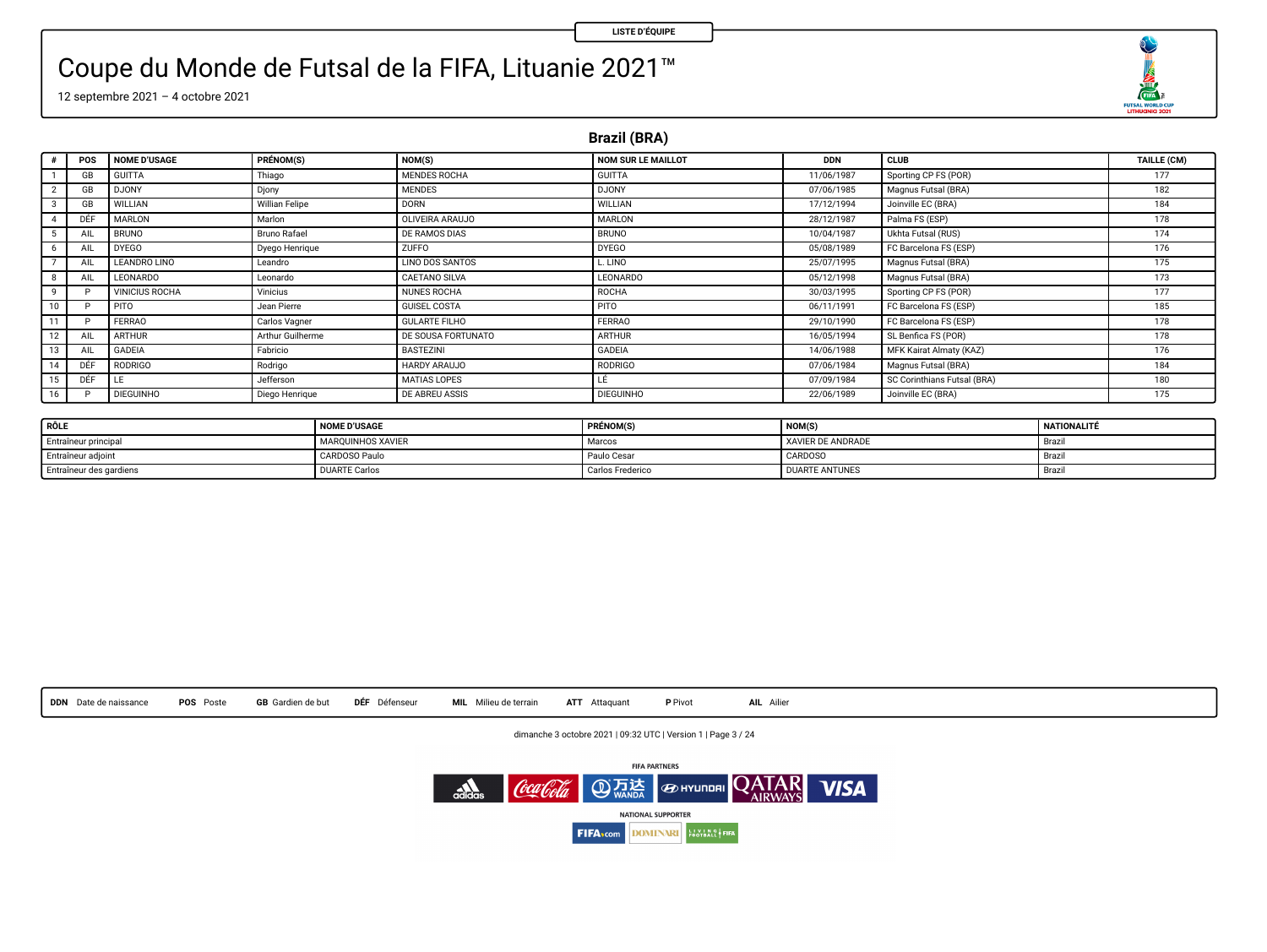O  $\begin{array}{r}\n\overbrace{\text{max}} \\
\overbrace{\text{max}} \\
\overbrace{\text{maxmax}} \\
\overbrace{\text{maxmax}} \\
\overbrace{\text{max}} \\
\overbrace{\text{max}} \\
\overbrace{\text{max}} \\
\overbrace{\text{max}} \\
\overbrace{\text{max}} \\
\overbrace{\text{max}} \\
\overbrace{\text{max}} \\
\overbrace{\text{max}} \\
\overbrace{\text{max}} \\
\overbrace{\text{max}} \\
\overbrace{\text{max}} \\
\overbrace{\text{max}} \\
\overbrace{\text{max}} \\
\overbrace{\text{max}} \\
\overbrace{\text{max}} \\
\overbrace{\text{max}} \\
\overbrace{\text{max}} \\
\overbrace{\text{max}} \\
\overbrace{\text{max}} \\
\overbrace$ 

### Coupe du Monde de Futsal de la FIFA, Lituanie 2021™

12 septembre 2021 – 4 octobre 2021

#### **Costa Rica (CRC)**

|    | POS | <b>NOME D'USAGE</b>      | PRÉNOM(S)            | NOM(S)                   | NOM SUR LE MAILLOT | <b>DDN</b> | <b>CLUB</b>              | TAILLE (CM) |
|----|-----|--------------------------|----------------------|--------------------------|--------------------|------------|--------------------------|-------------|
|    | GE  | VARGAS Cesar             | Cesar Ramses         | VARGAS ROSALES           | C. VARGAS          | 15/02/1998 | AD Borussia (CRC)        | 160         |
|    | All | <b>GUEVARA Jose</b>      | Jose Antonio         | <b>GUEVARA ESTRADA</b>   | J. GUEVARA         | 16/03/1991 | CDI Orotinense SAD (CRC) | 165         |
|    | AIL | <b>GOMEZ Daniel</b>      | <b>Daniel Andres</b> | GOMEZ AGUERO             | D. GOMEZ           | 08/07/1994 | CDI Orotinense SAD (CRC) | 175         |
|    |     | VARGAS Diego             | Diego Alonso         | VARGAS GONZALEZ          | <b>D. VARGAS</b>   | 21/12/1991 | AD Esparza (CRC)         | 172         |
|    | MIL | SALAS Jean               | Jean Carlo           | <b>SALAS JIMENEZ</b>     | <b>J. SALAS</b>    | 04/07/1998 | AD Borussia (CRC)        | 170         |
|    | MIL | <b>FONSECA Victor</b>    | Victor Josue         | <b>FONSECA FONSECA</b>   | V. FONSECA         | 16/11/1992 | RS Hatillo (CRC)         | 169         |
|    | MI  | <b>GARRO Gilberth</b>    | Gilberth Andres      | <b>GARRO GONZALEZ</b>    | G. GARRO           | 26/11/1990 | RS Hatillo (CRC)         | 165         |
|    | All | CORDERO Juan             | Juan Alonso          | CORDERO RAMIREZ          | J. CORDERO         | 29/05/1988 | RS Hatillo (CRC)         | 160         |
|    |     | CABALCETA Minor          | Minor Lineker        | CABALCETA CHAVARRIA      | M. CABALCETA       | 24/05/1994 | BSF Bochnia (POL)        | 170         |
|    | AI  | CUBILLO Edwin            | Edwin Jose           | <b>CUBILLO PORRAS</b>    | E. CUBILLO         | 23/08/1987 | AD Borussia (CRC)        | 168         |
|    | AI  | <b>TIJERINO Milinton</b> | Milinton Andrey      | TIJERINO CALDERON        | M. TIJERINO        | 26/09/1997 | BSF Bochnia (POL)        | 161         |
| 12 | All | <b>ZUNIGA Diego</b>      | Diego Andres         | <b>ZUÑIGA CAMBRONERO</b> | D. ZUÑIGA          | 11/07/1990 | RS Hatillo (CRC)         | 183         |
| 13 | GE  | <b>TORUNO Jairo</b>      | Jairo Jose           | TORUÑO GOMEZ             | J. TORUÑO          | 22/11/1983 | RS Hatillo (CRC)         | 183         |
|    | GB  | SANTAMARIA Alvaro        | Alvaro Roberto       | SANTAMARIA GONZALEZ      | A. SANTAMARIA      | 01/04/1988 | RS Hatillo (CRC)         | 179         |
| 15 | AIL | RODRIGUEZ Pablo          | Pablo Yunen          | RODRIGUEZ RAMIREZ        | P. RODRIGUEZ       | 15/05/1998 | RS Hatillo (CRC)         | 175         |
| 16 | n   | <b>GAMBOA</b> Enmanuel   | Enmanuel             | <b>GAMBOA VALENCIANO</b> | E. GAMBOA          | 24/07/1999 | AE Paraíso (CRC)         | 182         |

| <sup>1</sup> RÔLE       | <b>NOME D'USAGE</b>   | PRÉNOM(S)      | NOM(S)                  | NATIONALITÉ |
|-------------------------|-----------------------|----------------|-------------------------|-------------|
| Entraîneur principal    | <b>OUIROS Carlos</b>  | Carlos Enrique | <b>OUIROS ALVAREZ</b>   | Costa Rica  |
| Entraîneur adjoint      | RAMOS Alexander       | Alexander      | RAMOS AGUILAR           | Costa Rica  |
| Entraîneur des gardiens | <b>HERRERA</b> Didier | Didier         | <b>HERRERA ALVARADO</b> | Costa Rica  |



dimanche 3 octobre 2021 | 09:32 UTC | Version 1 | Page 4 / 24

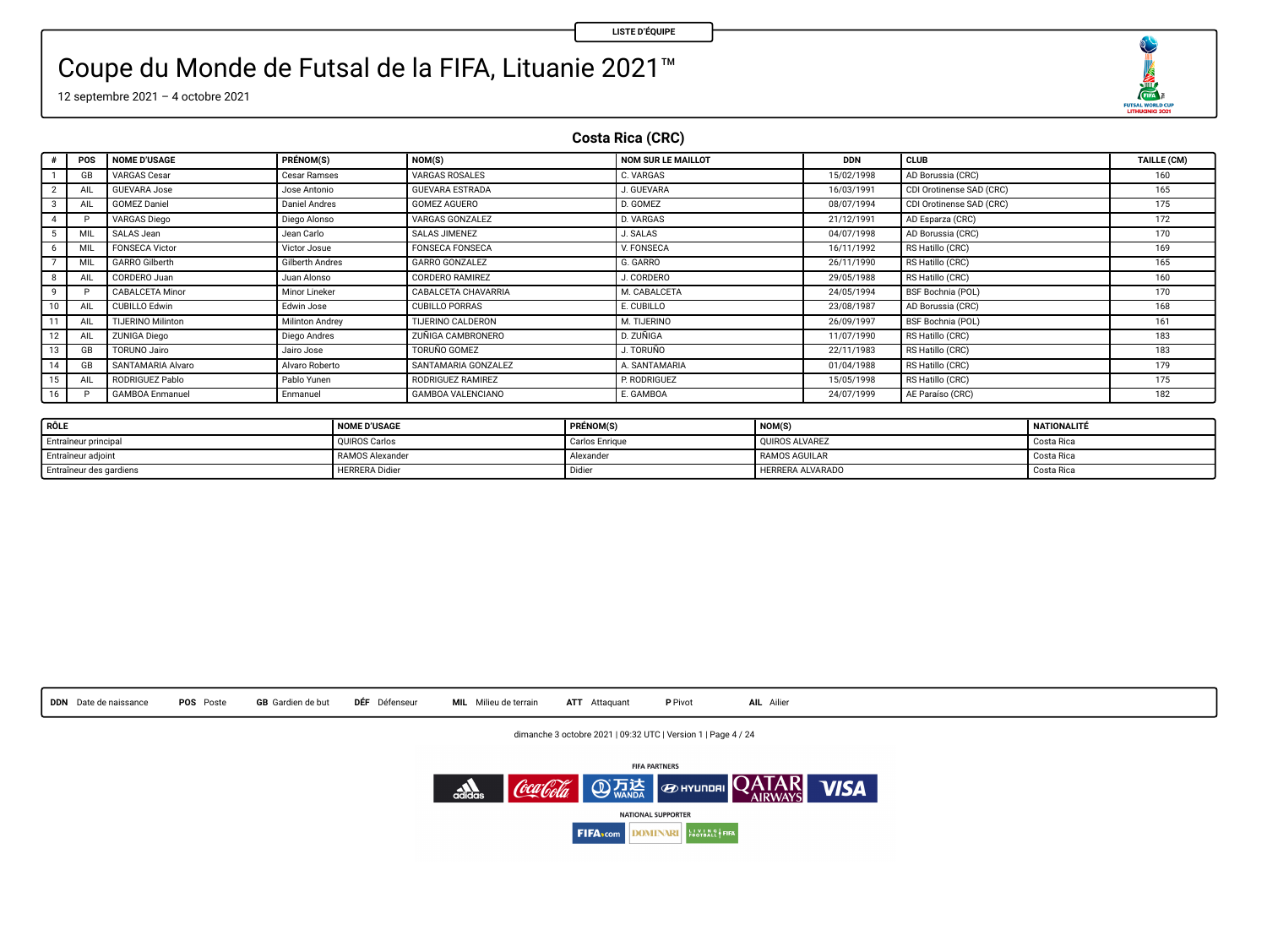$\begin{array}{c}\n\sqrt{11/2} & 2 \\
\hline\n\end{array}$ 

## Coupe du Monde de Futsal de la FIFA, Lituanie 2021™

12 septembre 2021 – 4 octobre 2021

**Czech Republic (CZE)**

|    | POS | <b>NOME D'USAGE</b>   | PRÉNOM(S) | NOM(S)          | <b>NOM SUR LE MAILLOT</b> | <b>DDN</b> | <b>CLUB</b>              | TAILLE (CM) |
|----|-----|-----------------------|-----------|-----------------|---------------------------|------------|--------------------------|-------------|
|    | GB  | NEMEC Lukas           | Lukáš     | <b>NEMEC</b>    | <b>NÉMEC</b>              | 22/02/1998 | SK Interobal Plzeň (CZE) | 187         |
|    | DÊF | HOMOLA Jan            | Jan       | <b>HOMOLA</b>   | <b>HOMOLA</b>             | 17/02/1994 | SK Slavia Praha (CZE)    | 180         |
|    | AIL | VOKOUN Jiri           | . liří    | VOKOUN          | VOKOUN                    | 11/12/1996 | SK Olympik Mělník (CZE)  | 178         |
|    | ATT | ZARUBA Radim          | Radim     | ZÁRUBA          | ZÁRUBA                    | 28/12/1994 | SK Slavia Praha (CZE)    | 173         |
|    | ATT | <b>DROZD Pavel</b>    | Pavel     | <b>DROZD</b>    | DROZD <sub>P</sub>        | 12/09/1995 | Era-Pack Chrudim (CZE)   | 180         |
|    | ATT | <b>KRIVANEK Lukas</b> | Lukáš     | <b>KRIVÁNEK</b> | <b>KRIVÁNEK</b>           | 23/06/1997 | AC Sparta Praha (CZE)    | 177         |
|    | DÊF | <b>RESETAR Lukas</b>  | Lukáš     | <b>RESETÁR</b>  | <b>RESETAR</b>            | 28/04/1984 | SK Interobal Pizen (CZE) | 180         |
|    | DÉF | SLOVACEK Matei        | Matei     | <b>SLOVACEK</b> | SLOVÁČEK                  | 08/10/1990 | Era-Pack Chrudim (CZE)   | 176         |
|    | DÉF | KOUDELKA Tomas        | Tomáš     | <b>KOUDELKA</b> | KOUDELKA                  | 17/12/1990 | Era-Pack Chrudim (CZE)   | 171         |
| 10 | ATT | SEIDLER Michal        | Michal    | <b>SEIDLER</b>  | <b>SEIDLER</b>            | 05/04/1990 | SK Interobal Pizeň (CZE) | 178         |
| 11 | ATT | DROZD David           | David     | DROZD           | DROZD D.                  | 12/09/1995 | Era-Pack Chrudim (CZE)   | 180         |
| 12 | GB  | <b>GERCAK Libor</b>   | Libor     | <b>GERCAK</b>   | <b>GERCAK</b>             | 22/07/1975 | AC Sparta Praha (CZE)    | 186         |
| 13 | DÊF | <b>HOLY Michal</b>    | Michal    | HOLY            | HOLY                      | 29/05/1990 | SK Interobal Pizen (CZE) | 180         |
| 14 | ATT | <b>VNUK Tomas</b>     | Tomáš     | <b>VNUK</b>     | <b>VNUK</b>               | 01/12/1993 | SK Interobal Plzeň (CZE) | 176         |
| 15 | ۰   | JOST David            | David     | <b>JOST</b>     | <b>JOST</b>               | 01/02/1995 | SK Slavia Praha (CZE)    | 185         |
| 16 | GB  | VAHALA Ondrei         | Ondrej    | VAHALA          | VAHALA                    | 25/05/1990 | SK Interobal Pizeň (CZE) | 181         |

| RÔLE                 | <b>NOME D'USAGE</b>      | <b>PRÉNOM(S)</b> | <b>NOM(S</b>    | NATIONALITÉ    |
|----------------------|--------------------------|------------------|-----------------|----------------|
| Entraîneur principal | NEUMANN Tomas            | Tomás            | NEUMANN         | Czech Republic |
| Entraîneur adjoint   | <b>BARTOSEK Vlastimi</b> | Vlastimir        | <b>BARTOSEK</b> | Czech Republic |



dimanche 3 octobre 2021 | 09:32 UTC | Version 1 | Page 5 / 24

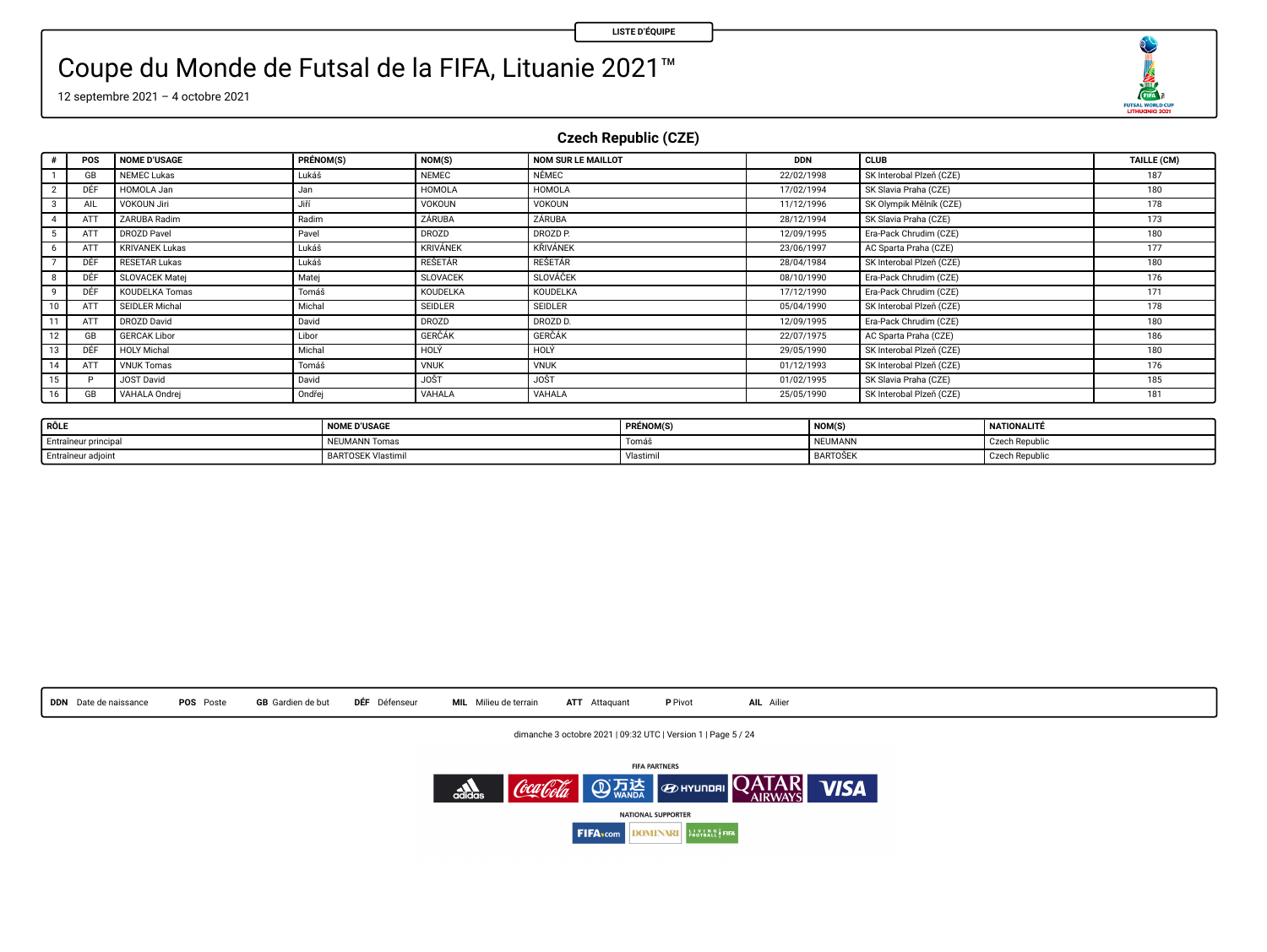O FUTSAL WORLD CUP

### Coupe du Monde de Futsal de la FIFA, Lituanie 2021™

12 septembre 2021 – 4 octobre 2021

**Egypt (EGY)**

| $\bullet$       | POS          | <b>NOME D'USAGE</b>     | PRÉNOM(S)                  | NOM(S)            | <b>NOM SUR LE MAILLOT</b> | <b>DDN</b> | CLUB                    | TAILLE (CM) |
|-----------------|--------------|-------------------------|----------------------------|-------------------|---------------------------|------------|-------------------------|-------------|
|                 | GB           | <b>GAMAL ABDELNASER</b> | Gamal Abdelnaser Mohamed   | BADAWY            | <b>GAMAL</b>              | 20/01/1993 | El Alamein FC (EGY)     | 176         |
|                 | GB           | <b>SHOBER</b>           | Mahmoud Abdelwahab Mahmoud | ABDELWAHAB        | <b>SHOBER</b>             | 26/03/1994 | El Alamein FC (EGY)     | 170         |
| 3               |              | ABDELRAHMAN ELASHWAL    | Abdelrahman Eid Moawad     | MOHAMED           | A. ELASHWAL               | 25/12/1993 | Al Shorta SC (IRO)      | 170         |
| $\sim$          | Alk          | <b>DUNGA</b>            | Alaa Mohamed Mahmoud       | <b>EISSA</b>      | <b>DUNGA</b>              | 29/05/1999 | El Minya SC (EGY)       | 170         |
|                 | AT           | ABDELRAHMAN BODY        | Abdelrahman Saved Mostafa  | <b>MAHMOUD</b>    | A. BODY                   | 06/09/1992 | El Shorta SC (EGY)      | 170         |
|                 | All          | MOHAMED AHMED           | Mohamed Ahmed Saleh Ahmed  | MOHAMED           | M. AHMED                  | 28/10/1987 | Bank El Ahly SC (EGY)   | 170         |
|                 | All          | MOHAMED MANSOUR         | Mohamed Mansour Atta       | <b>HASSAN</b>     | <b>MANS</b>               | 11/01/1992 | Bank El Ahly SC (EGY)   | 170         |
| 8               |              | ALY RAMADAN             | Alv Ramadan Eldaba         | <b>IBRAHIM</b>    | A. RAMADAN                | 13/06/1994 | Misr El-Makasa SC (EGY) | 170         |
| 9               | AI           | TAREK SHOOLA            | Tarek Hasasan Abdelfattah  | HASSAN ELOALIOUBY | T. SHOOLA                 | 12/06/1996 | Ismaily SC (EGY)        | 170         |
| 10              |              | <b>ESSAM ALLA</b>       | Essam Alla Shamkh          | RAMADAN           | ESSAM                     | 01/09/1994 | Khor Fakkan Club (UAE)  | 178         |
| 11              | AIL          | MOHAMED SAEED           | Mohamed Said Labib         | MOHAMED           | M. SAEED                  | 30/09/1995 | Mostagbal Watan (EGY)   | 174         |
| 12 <sup>1</sup> | All          | MOSTAFA EID             | Mostafa Eid Mohamed        | KHALAF            | M. EID                    | 17/08/1992 | Al Rayyan (KSA)         | 170         |
| 13              |              | SALAH HOSNY             | Salah Hosny Afify          | MORSY             | SALAH                     | 06/08/1990 | El Shorta SC (EGY)      | 179         |
| 14              | $\mathbf{D}$ | KOKI                    | Mohamed Abdelhamid Mohamed | ABDELRAZEK        | KOKI                      | 25/11/1994 | Tuwek Club (KSA)        | 170         |
| 15              | All          | KHALED YOUSRY           | Khaled Yousry Ibrahim Emam | ABDELWAHED        | K. YOUSRY                 | 17/01/1999 | El Minya SC (EGY)       | 170         |
| 16              | GB           | AHMED FIKRY             | Ahmed Fekri Saleh Ahmed    | <b>ELMORSI</b>    | A. FIKRY                  | 27/12/1994 | Ismaily SC (EGY)        | 170         |

| RÔLE                    | <b>NOME D'USAGE</b>      | <b>PRÉNOM(S)</b>              | NOM(S)         | NATIONALITÉ |
|-------------------------|--------------------------|-------------------------------|----------------|-------------|
| Entraîneur principal    | <b>GEHAD ELSAYED</b>     | Gehad Arafa Abdelassim        | <b>ELSAYED</b> | Egyp        |
| Entraîneur adjoint      | SAMEH SALEH              | Sameh Saleh Hussein           | <b>EISSA</b>   | Egyp        |
| Entraîneur des gardiens | <b>ABDELGHANY Yasser</b> | Yasser Abdelkhalek Abdelghany | MOHAMED        | Eavot       |

**DDN** Date de naissance **POS** Poste **GB** Gardien de but **DÉF** Défenseur **MIL** Milieu de terrain **ATT** Attaquant **P** Pivot **AIL** Ailier

dimanche 3 octobre 2021 | 09:32 UTC | Version 1 | Page 6 / 24

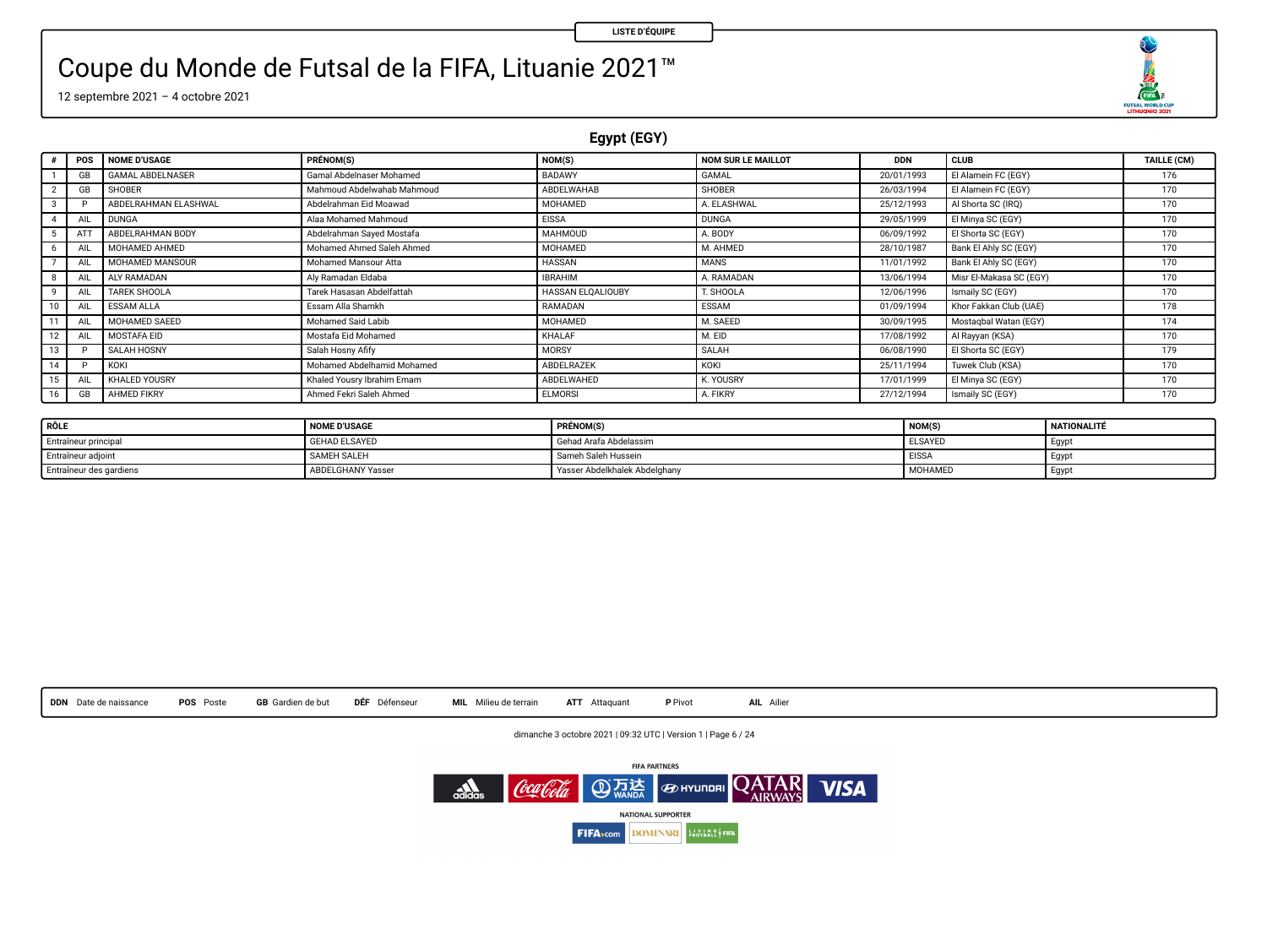O  $\begin{array}{r}\n\overbrace{\text{max}} \\
\overbrace{\text{max}} \\
\overbrace{\text{maxmax}} \\
\overbrace{\text{maxmax}} \\
\overbrace{\text{max}} \\
\overbrace{\text{max}} \\
\overbrace{\text{max}} \\
\overbrace{\text{max}} \\
\overbrace{\text{max}} \\
\overbrace{\text{max}} \\
\overbrace{\text{max}} \\
\overbrace{\text{max}} \\
\overbrace{\text{max}} \\
\overbrace{\text{max}} \\
\overbrace{\text{max}} \\
\overbrace{\text{max}} \\
\overbrace{\text{max}} \\
\overbrace{\text{max}} \\
\overbrace{\text{max}} \\
\overbrace{\text{max}} \\
\overbrace{\text{max}} \\
\overbrace{\text{max}} \\
\overbrace{\text{max}} \\
\overbrace$ 

### Coupe du Monde de Futsal de la FIFA, Lituanie 2021™

12 septembre 2021 – 4 octobre 2021

**Guatemala (GUA)**

|             | POS        | <b>NOME D'USAGE</b>    | PRÉNOM(S)        | NOM(S)            | NOM SUR LE MAILLOT | <b>DDN</b> | <b>CLUB</b>             | TAILLE (CM) |
|-------------|------------|------------------------|------------------|-------------------|--------------------|------------|-------------------------|-------------|
|             | GB         | AREVALO Lester         | Lester Elieser   | ARÉVALO ARÉVALO   | AREVALO            | 09/03/1996 | FSC Legendarios (GUA)   | 172         |
|             | <b>GB</b>  | RAMIREZ William        | William Oswaldo  | RAMÍREZ OUINONEZ  | W. RAMÍREZ         | 02/02/1980 | Glucosoral FSC (GUA)    | 168         |
| $3^{\circ}$ | All        | <b>MORAN Pablo</b>     | Pablo Emanuel    | MORAN OUIÑONEZ    | P. MORAN           | 07/05/1996 | Farmacéuticos FSC (GUA) | 168         |
| 4           | DÉF        | <b>GONZALEZ Jose</b>   | José Rafael      | GONZÁLEZ BERDÚO   | J. GONZALEZ        | 10/12/1986 | Glucosoral FSC (GUA)    | 177         |
|             |            | SANTIZO Edgar          | Edgar Ernesto    | SANTIZO RODRÍGUEZ | E. SANTIZO         | 02/02/1987 | CSD Tellioz (GUA)       | 165         |
| 6           | DÉF        | ALAY Alexander         | José Alexander   | ALAY GUDIEL       | A ALAY             | 11/02/1988 | Glucosoral FSC (GUA)    | 179         |
|             |            | <b>MANSILLA Jose</b>   | Jose Carlos      | MANSILLA RAMOS    | J. MANSILLA        | 19/11/1988 | Glucosoral FSC (GUA)    | 172         |
| 8           | <b>AIL</b> | ALVARADO Roman         | Roberto Román    | ALVARADO GONZALEZ | R. ALVARADO        | 02/12/1997 | Glucosoral FSC (GUA)    | 172         |
| 9           |            | <b>ENRIOUEZ Walter</b> | Walter Aleiandro | ENRÍOUEZ          | W. ENRIOUEZ        | 13/03/1988 | Glucosoral FSC (GUA)    | 171         |
| 10          | AIL        | SANDOVAL Marvin        | Marvin René      | SANDOVAL PRADO    | M. SANDOVAL        | 22/03/1989 | Glucosoral FSC (GUA)    | 175         |
|             | AIL        | AGUILAR Alan           | Alan Josué       | AGUILAR ALDANA    | A. AGUILAR         | 02/12/1989 | Glucosoral FSC (GUA)    | 168         |
| $12-12$     | GB         | <b>REYES Jose</b>      | José Eduardo     | RÉYES GÓMEZ       | J. REYES           | 20/11/1995 | CSD Tellioz (GUA)       | 167         |
| 13          | All        | AREVALO Jonatan        | Jonatán Anibal   | ARÉVALO ARÉVALO   | J. AREVALO         | 24/02/1993 | FSC Legendarios (GUA)   | 169         |
| 14          | AIL        | RUIZ Wanderley         | Wanderley        | RUIZ JURADO       | WANDERLEY          | 09/08/1995 | FSC Legendarios (GUA)   | 168         |
| 15          | AIL        | <b>RUIZ Patrick</b>    | Patrick          | RUIZ JURADO       | PATRICK R. J.      | 10/01/1993 | FSC Legendarios (GUA)   | 169         |
| 16          |            | CAMPAIGNAC Fernando    | Fernando Jose    | CAMPAIGNAC DARDON | CAMPAIGNAC         | 13/06/1994 | Glucosoral FSC (GUA)    | 169         |

| RÔLE                    | <b>NOME D'USAGE</b> | <b>PRÉNOM(S</b> | <b>NOM(S</b>   | NATIONALITÉ            |
|-------------------------|---------------------|-----------------|----------------|------------------------|
| Entraîneur principal    | DE LEON Estuardo    | Jaime Estuardo  | DE LEON JUAREZ | <sup>6</sup> Guatemal. |
| Entraîneur adjoint      | CANO Sadii          | Sadii Rene      | CANO GARRIDO   | Guatemal.              |
| Entraîneur des gardiens | MOLINA Walter       | Walter Armando  | MOLINA DAVILA  | Guatemal.              |

**DDN** Date de naissance **POS** Poste **GB** Gardien de but **DÉF** Défenseur **MIL** Milieu de terrain **ATT** Attaquant **P** Pivot **AIL** Ailier

dimanche 3 octobre 2021 | 09:32 UTC | Version 1 | Page 7 / 24

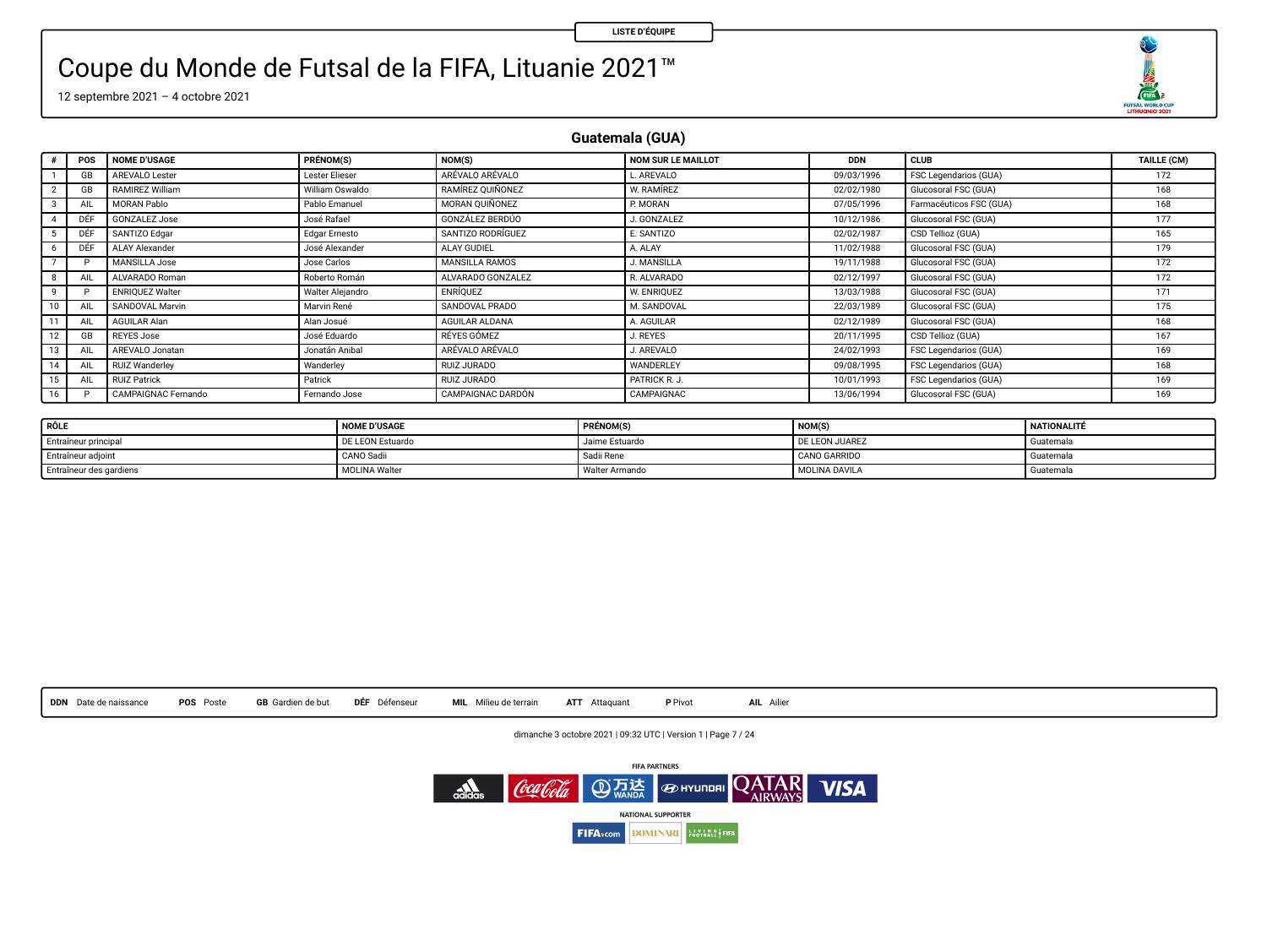**COM**<sub>2</sub><br>FUTSAL MORLD CUP

### Coupe du Monde de Futsal de la FIFA, Lituanie 2021™

12 septembre 2021 – 4 octobre 2021

**IR Iran (IRN)**

|              | POS       | NOME D'USAGE             | PRÉNOM(S)    | NOM(S)                | <b>NOM SUR LE MAILLOT</b> | <b>DDN</b> | <b>CLUB</b>                   | TAILLE (CM) |
|--------------|-----------|--------------------------|--------------|-----------------------|---------------------------|------------|-------------------------------|-------------|
|              | <b>GB</b> | MOHAMMADI Sepehr         | Sepehr       | MOHAMMADI             | S. MOHAMMADI              | 08/08/1989 | Giti Pasand Isfahan FSC (IRN) | 180         |
|              | <b>GB</b> | SAMIMI Alireza           | Alireza      | SAMIMI                | A. SAMIMI                 | 29/06/1987 | Mes Sungun FSC (IRN)          | 187         |
|              | AIL       | <b>ESMAEILPOUR Ahmad</b> | Ahmad        | <b>ESMAEILPOUR</b>    | A. ESMAEILPOUR            | 08/09/1988 | Shenzhen Jianlibao (CHN)      | 186         |
|              | DÉF       | RAFIEIPOUR Alireza       | Alireza      | RAFIEI POUR           | A. RAFIEIPOUR             | 09/10/1993 | Kerap Alvand FSC (IRN)        | 182         |
|              | DEF       | AHMADI Hamid             | Hamid        | AHMADIDAZAJ           | H. AHMADI                 | 24/11/1988 | Mes Sungun FSC (IRN)          | 181         |
|              | AIL       | SANGSEFIDI Mohammadreza  | Mohammadreza | SANGSEFIDI            | M. SANGSEFIDI             | 02/11/1989 | Giti Pasand Isfahan FSC (IRN) | 173         |
|              | AIL       | <b>HASSANZADEH Ali</b>   | Ali Asghar   | HASSANZADEH NAVLIGHE  | A. HASSANZADEH            | 02/11/1987 | Giti Pasand Isfahan FSC (IRN) | 170         |
|              | AIL       | OLADGHOBAD Moslem        | Moslem       | OLADGHOBAD            | M. OLADGHOBAD             | 29/11/1995 | Kerap Alvand FSC (IRN)        | 183         |
| $\mathbf{Q}$ |           | AHMAD ABBASI Saeid       | Saeid        | AHMAD ABBASI          | S. AHMAD ABBASI           | 31/07/1992 | Giti Pasand Isfahan FSC (IRN) | 181         |
| 10           |           | <b>TAYEBI Hossein</b>    | Hossein      | <b>TAYEBIBIDGOLI</b>  | H. TAYEBI                 | 29/09/1988 | SL Benfica (POR)              | 178         |
| 11           | AIL       | FAKHIM Farhad            | Farhad       | FAKHIM MOHAMMADALINIA | E. FAKHIM                 | 14/10/1984 | Mes Sungun FSC (IRN)          | 180         |
| 12           | DÉF       | SHAJARI Mohammad         | Mohammad     | SHAJARI               | M. SHAJARI                | 30/08/1991 | Kerap Alvand FSC (IRN)        | 173         |
| 13           | DEF       | <b>TAVAKOLI Farhad</b>   | Farhad       | TAVAKOLI ROOZBAHANI   | F. TAVAKOLI               | 14/01/1989 | Giti Pasand Isfahan FSC (IRN) | 179         |
| 14           |           | JAVID Mahdi              | Mahdi        | <b>JAVID</b>          | M. JAVID                  | 03/05/1987 | Kerap Alvand FSC (IRN)        | 182         |
| 15           | AIL       | NEMATIAN Taha            | Mohammadtaha | NEMATIAN JELODAR      | T. NEMATIAN               | 08/02/1995 | Sanich Saveh FSC (IRN)        | 184         |
| 16           | <b>GB</b> | <b>MOHAMMADI Bagher</b>  | Bagher       | MOHAMMADI             | <b>B. MOHAMMADI</b>       | 21/06/1991 | Sanich Saveh FSC (IRN)        | 184         |

| RÔLE                    | <b>NOME D'USAGE</b>           | PRÉNOM(S)      | NOM(S)           | NATIONALITÉ |
|-------------------------|-------------------------------|----------------|------------------|-------------|
| Entraîneur principal    | NAZEMALSHARIEH Seved          | Seved Mohammad | NAZEMAL SHARIEH  | IR Iran     |
| Entraîneur adjoint      | HASHEMZADEH Mohammad          | Mohammad       | HASHEMZADEH      | IR Iran     |
| Entraîneur adjoint      | <b>HEIDARIAN Mohammadreza</b> | Mohammadreza   | <b>HEIDARIAN</b> | IR Iran     |
| Entraîneur des gardiens | <b>PETROS Mishaeil</b>        | Mishaeil       | PETROS           | IR Iran     |

|  | DDN Date de naissance | <b>POS</b> Poste | <b>GB</b> Gardien de but | <b>DÉF</b> Défenseur | MIL Milieu de terrain | ATT Attaquant | P Pivot | AIL Ailier |
|--|-----------------------|------------------|--------------------------|----------------------|-----------------------|---------------|---------|------------|
|--|-----------------------|------------------|--------------------------|----------------------|-----------------------|---------------|---------|------------|

dimanche 3 octobre 2021 | 09:32 UTC | Version 1 | Page 8 / 24

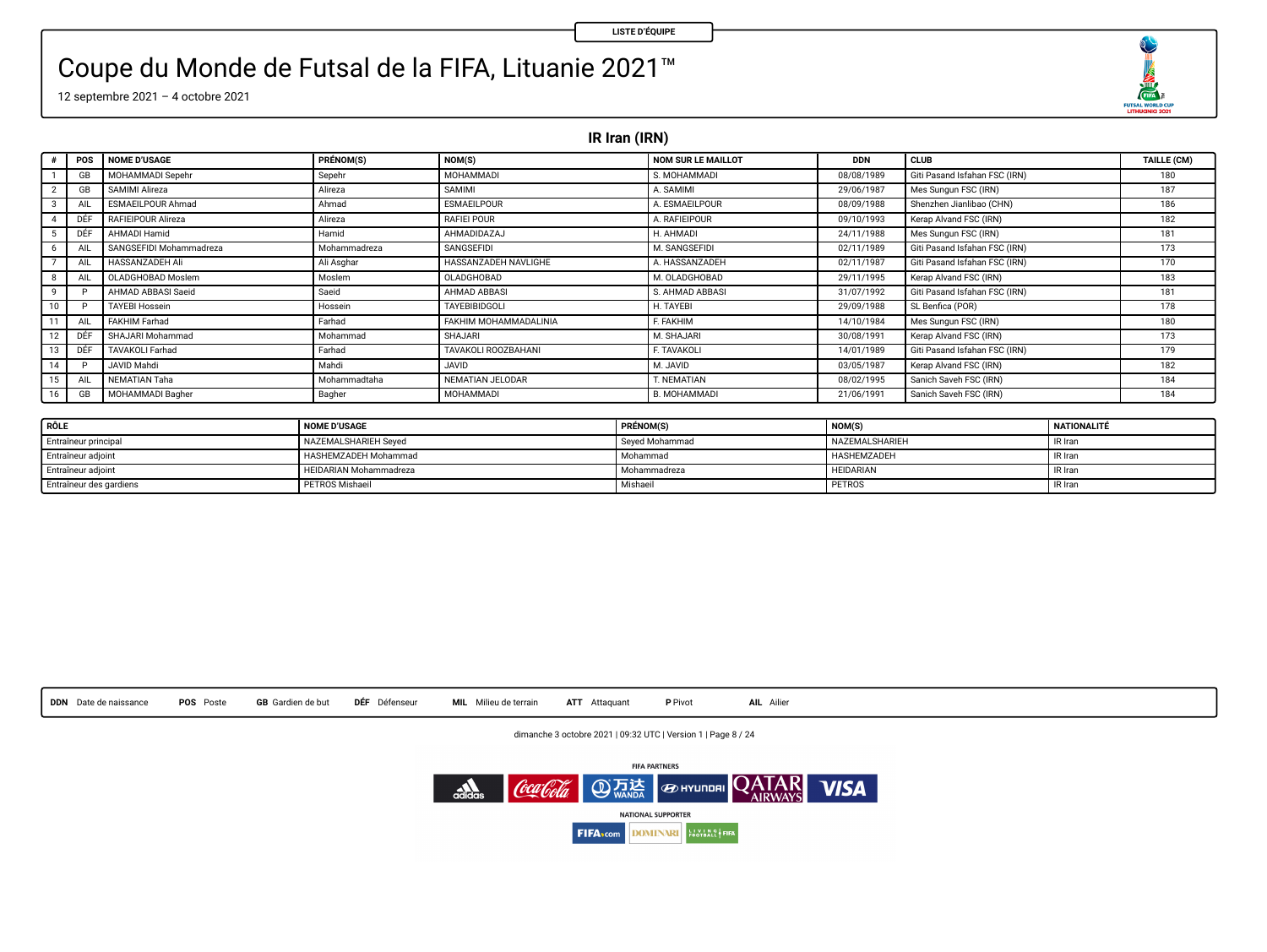**CDA**<sub>2</sub>

### Coupe du Monde de Futsal de la FIFA, Lituanie 2021™

12 septembre 2021 – 4 octobre 2021

**Japan (JPN)**

| $\epsilon$   | POS          | <b>NOME D'USAGE</b>     | PRÉNOM(S)         | NOM(S)           | <b>NOM SUR LE MAILLOT</b> | <b>DDN</b> | <b>CLUB</b>             | TAILLE (CM) |
|--------------|--------------|-------------------------|-------------------|------------------|---------------------------|------------|-------------------------|-------------|
|              | GB           | SEKIGUCHI Yushi         | Yushi             | <b>SEKIGUCHI</b> | <b>SEKIGUCHI</b>          | 24/10/1991 | Nagoya Oceans (JPN)     | 176         |
|              | <b>GB</b>    | <b>PIRES Higor</b>      | Higor             | PIRES            | <b>PIRES</b>              | 07/07/1980 | Pescadola Machida (JPN) | 187         |
| $3-1$        | <b>MIL</b>   | <b>HOSHI Ryuta</b>      | Ryuta             | HOSHI            | R. HOSHI                  | 01/06/1987 | Nagoya Oceans (JPN)     | 179         |
| $\Delta$     | AIL          | YAGI Kivoto             | Kiyoto            | YAGI             | YAGI                      | 24/03/1994 | Nagoya Oceans (JPN)     | 170         |
| 5            | <b>ML</b>    | MINAMOTO Akira          | Akira             | MINAMOTO         | <b>MINAMOTO</b>           | 28/01/1987 | Fuchu Athletic (JPN)    | 168         |
| 6.           | AIL          | YOSHIKAWA Tomoki        | Tomoki            | YOSHIKAWA        | YOSHIKAWA                 | 03/02/1989 | Nagoya Oceans (JPN)     | 174         |
|              | <b>AIL</b>   | <b>MUROTA Yuki</b>      | Yuki              | <b>MUROTA</b>    | <b>MUROTA</b>             | 13/04/1992 | Espolada Hokkaido (JPN) | 165         |
| 8            | AIL          | KATO Minami             | Minami            | KATO             | KATO                      | 20/12/1992 | Shriker Osaka (JPN)     | 175         |
| $\mathbf{Q}$ |              | SHIMIZU Kazuva          | Kazuva            | SHIMIZU          | SHIMIZU                   | 06/02/1997 | Córdoba CF (ESP)        | 179         |
| 10           | AIL          | <b>HENMI Katsutoshi</b> | Katsutoshi Rafael | <b>HENMI</b>     | <b>HENMI</b>              | 30/07/1992 | SL Benfica FS (POR)     | 169         |
| 11           | ۰            | HOSHI Shota             | Shota             | HOSHI            | S. HOSHI                  | 17/11/1985 | Nagoya Oceans (JPN)     | 178         |
| 12           | AIL          | MORIMURA Takashi        | Takashi           | <b>MORIMURA</b>  | MORIMURA                  | 09/09/1991 | Vasagey Oita (JPN)      | 173         |
| 13           | $\mathbf{D}$ | <b>MORI Gensuke</b>     | Gensuke           | MORI             | MORI                      | 12/04/2001 | Pescadola Machida (JPN) | 175         |
| 14           | AIL          | NISHITANI Ryosuke       | Ryosuke           | <b>NISHITANI</b> | NISHITANI                 | 31/01/1986 | Nagoya Oceans (JPN)     | 170         |
| 15           | <b>MIL</b>   | OLIVEIRA Arthur         | Arthur            | OLIVEIRA         | <b>OLIVEIRA</b>           | 30/07/1990 | Nagoya Oceans (JPN)     | 181         |
| 16           | GB           | YAZAWA Daimu            | Daimu             | YAZAWA           | YAZAWA                    | 27/02/1994 | Vasagey Oita (JPN)      | 185         |

| RÔLE                    | <b>NOME D'USAGE</b>     | PRÉNOM(S)  | NOM(S)                | <b>NATIONALITÉ</b> |
|-------------------------|-------------------------|------------|-----------------------|--------------------|
| Entraîneur principal    | <b>GARCIA Bruno</b>     | Bruno José | <b>GARCÍA FORMOSO</b> | Spain              |
| Entraîneur adjoint      | <b>KOGURE Kenichiro</b> | Kenichiro  | <b>KOGURE</b>         | Japar              |
| Entraîneur adjoint      | SUZUKI Ryuji            | Rvui       | <b>SUZUKI</b>         | Japar              |
| Entraîneur des gardiens | <b>UCHIYAMA Keitaro</b> | Keitaro    | <b>UCHIYAMA</b>       | Japar              |

**DDN** Date de naissance **POS** Poste **GB** Gardien de but **DÉF** Défenseur **MIL** Milieu de terrain **ATT** Attaquant **P** Pivot **AIL** Ailier

dimanche 3 octobre 2021 | 09:32 UTC | Version 1 | Page 9 / 24

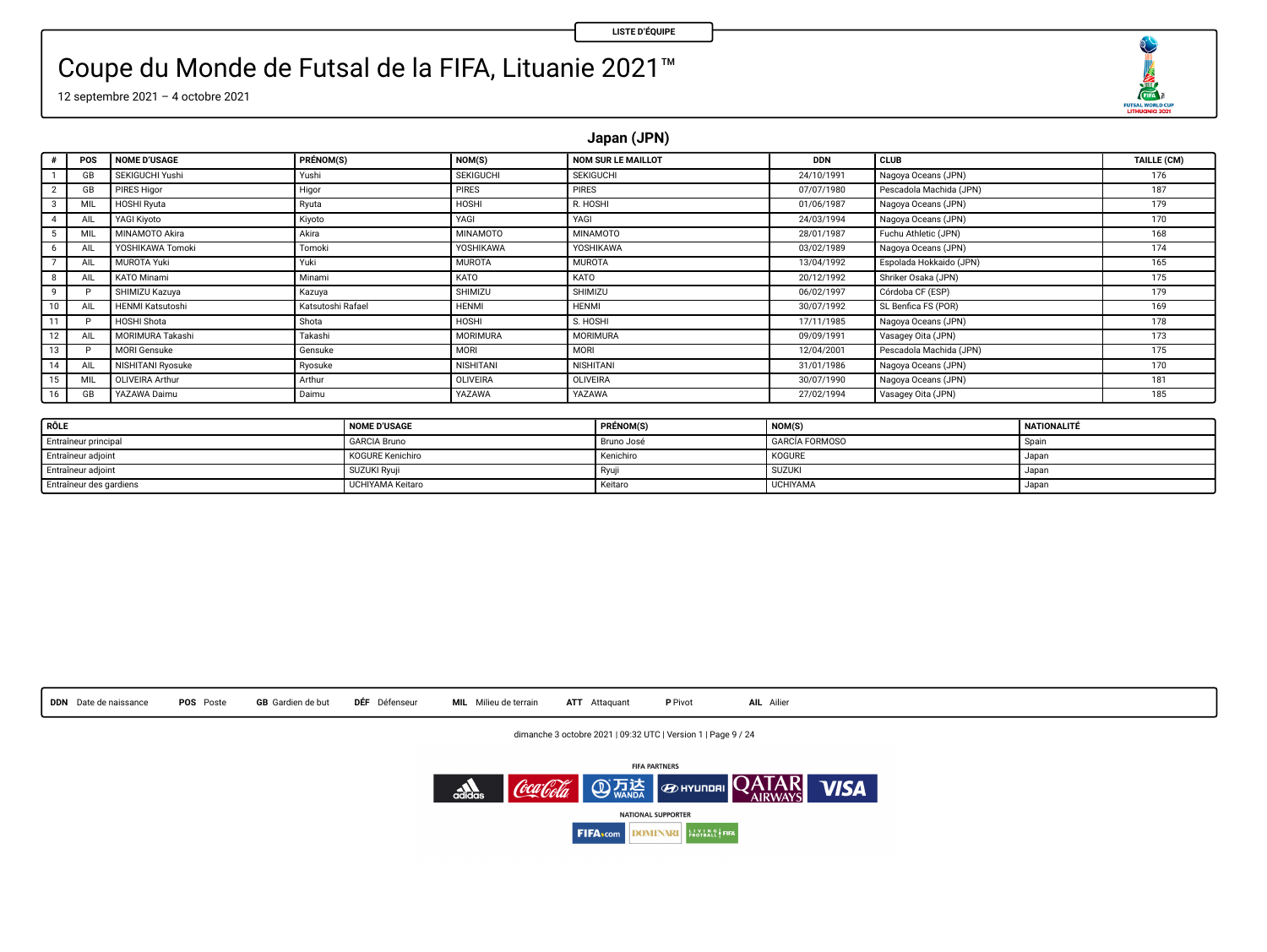O  $\begin{array}{r}\n\overbrace{\text{max}} \\
\overbrace{\text{max}} \\
\overbrace{\text{maxmax}} \\
\overbrace{\text{maxmax}} \\
\overbrace{\text{max}} \\
\overbrace{\text{max}} \\
\overbrace{\text{max}} \\
\overbrace{\text{max}} \\
\overbrace{\text{max}} \\
\overbrace{\text{max}} \\
\overbrace{\text{max}} \\
\overbrace{\text{max}} \\
\overbrace{\text{max}} \\
\overbrace{\text{max}} \\
\overbrace{\text{max}} \\
\overbrace{\text{max}} \\
\overbrace{\text{max}} \\
\overbrace{\text{max}} \\
\overbrace{\text{max}} \\
\overbrace{\text{max}} \\
\overbrace{\text{max}} \\
\overbrace{\text{max}} \\
\overbrace{\text{max}} \\
\overbrace$ 

### Coupe du Monde de Futsal de la FIFA, Lituanie 2021™

12 septembre 2021 – 4 octobre 2021

**Kazakhstan (KAZ)**

| $\bullet$      | POS             | <b>NOME D'USAGE</b>      | PRÉNOM(S)      | NOM(S)                    | NOM SUR LE MAILLOT | <b>DDN</b> | <b>CLUB</b>             | TAILLE (CM) |
|----------------|-----------------|--------------------------|----------------|---------------------------|--------------------|------------|-------------------------|-------------|
|                | GB              | <b>ATANTAYEV Rauan</b>   | Rauan          | ATANTAYEV                 | ATANTAYEV          | 22/09/1990 | MFC Atyrau (KAZ)        | 175         |
| $\overline{2}$ | GB              | <b>HIGUITA</b>           | Leonardo       | DE MELO VIIERA LEITE      | <b>HIGUITA</b>     | 06/06/1986 | MFK Kairat Almaty (KAZ) | 181         |
| $3-1$          | ATT             | TAYNAN                   | Taynan         | <b>DA SILVA REGO</b>      | TAYNAN             | 12/02/1993 | ElPozo Murcia FS (ESP)  | 179         |
| 4              | AT <sup>7</sup> | <b>KARAGULOV Nurbek</b>  | Nurbek         | KARAGULOV                 | KARAGULOV          | 14/10/1992 | MFC Aktobe (KAZ)        | 166         |
|                |                 | <b>NURGOZHIN Dauren</b>  | Dauren         | <b>NURGOZHIN</b>          | <b>NURGOZHIN</b>   | 21/05/1990 | MFK Kairat Almaty (KAZ) | 175         |
| 6              | DÉF             | MADIYAROV Agedil         | Agedil         | MADIYAROV                 | MADIYAROV          | 03/11/1995 | MFK Lipetsk (RUS)       | 176         |
|                | ATT             | <b>VALIULLIN Azat</b>    | Azat           | VALIULLIN                 | VALIULLIN          | 05/05/1992 | Ukhta Futsal (RUS)      | 192         |
| 8              | DÉF             | ORAZOV Birzhan           | Birzhan        | ORAZOV                    | ORAZOV             | 17/10/1994 | MFK Kairat Almaty (KAZ) | 177         |
| 9              | ATT             | AKBALIKOV Albert         | Albert         | AKBALIKOV                 | AKBALIKOV          | 05/01/1995 | MFK Kairat Almaty (KAZ) | 178         |
| 10             | ATT             | YESSENAMANOV Chingiz     | Chingiz        | YESSENAMANOV              | YESSENAMANOV       | 10/03/1989 | MFK Kairat Almaty (KAZ) | 175         |
|                | ATT             | <b>KNAUB Arnold</b>      | Arnold         | KNAUB                     | KNAUB              | 16/01/1995 | N/A (Free Agent)        | 190         |
| 12             | ATT             | <b>TURSAGULOV Dauren</b> | Dauren         | TURSAGULOV                | TURSAGULOV         | 16/01/1996 | MFK Kairat Almaty (KAZ) | 173         |
| 13             | ATT             | <b>TOKAYEV Zhomart</b>   | Zhomart        | <b>TOKAYEV</b>            | <b>TOKAYEV</b>     | 10/12/1999 | MFC Atyrau (KAZ)        | 161         |
| 14             | DÉF             | DOUGLAS JR.              | Douglas Junior | <b>DA SILVA NEGREIROS</b> | DOUGLAS JR.        | 15/10/1988 | MFK Kairat Almaty (KAZ) | 180         |
| 15             | DÉF             | SARBASSOV Bolat          | Bolat          | SARBASSOV                 | SARBASSOV          | 30/10/1997 | MFC Atyrau (KAZ)        | 178         |
| 16             | <b>GB</b>       | SERIKOV Narun            | Narun          | <b>SERIKOV</b>            | <b>SERIKOV</b>     | 30/09/2001 | MFK Kairat Almaty (KAZ) | 170         |

| RÔLE                 | <b>NOME D'USAGE</b>   | PRÉNOM(S)     | <b>NOM(S)</b>         | NATIONALITE |
|----------------------|-----------------------|---------------|-----------------------|-------------|
| Entraîneur principal | <b>FIGUEROA Paulo</b> | Paulo Ricardo | <b>FIGUEROA SILVA</b> | - Brazı     |
| Entraîneur adjoint   | KORIDZE Serge.        | -90           | KORIDZE               | Ukrain-     |



dimanche 3 octobre 2021 | 09:32 UTC | Version 1 | Page 10 / 24

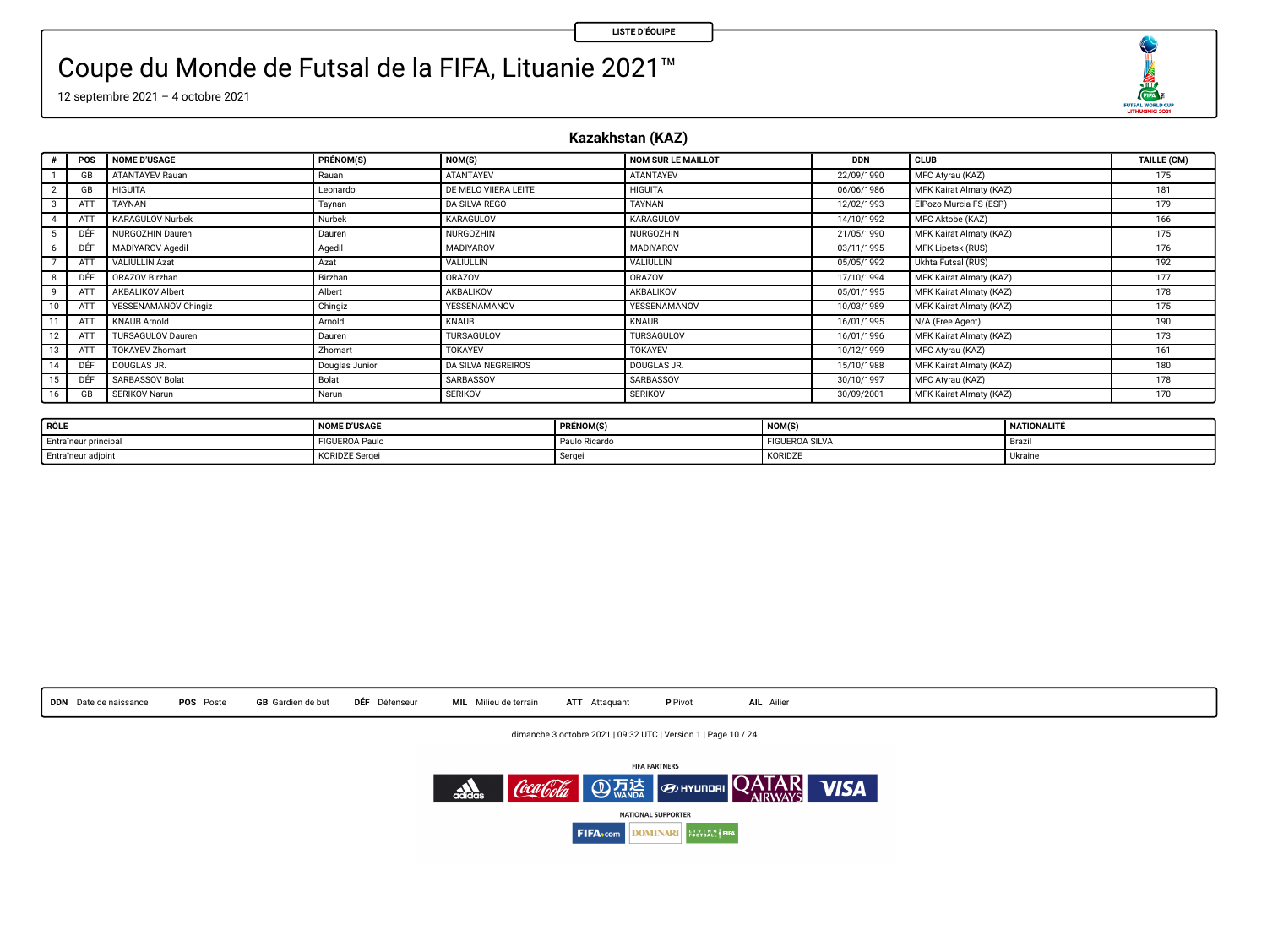O  $\begin{array}{r}\n\overbrace{\text{max}} \\
\overbrace{\text{max}} \\
\overbrace{\text{maxmax}} \\
\overbrace{\text{maxmax}} \\
\overbrace{\text{max}} \\
\overbrace{\text{max}} \\
\overbrace{\text{max}} \\
\overbrace{\text{max}} \\
\overbrace{\text{max}} \\
\overbrace{\text{max}} \\
\overbrace{\text{max}} \\
\overbrace{\text{max}} \\
\overbrace{\text{max}} \\
\overbrace{\text{max}} \\
\overbrace{\text{max}} \\
\overbrace{\text{max}} \\
\overbrace{\text{max}} \\
\overbrace{\text{max}} \\
\overbrace{\text{max}} \\
\overbrace{\text{max}} \\
\overbrace{\text{max}} \\
\overbrace{\text{max}} \\
\overbrace{\text{max}} \\
\overbrace$ 

## Coupe du Monde de Futsal de la FIFA, Lituanie 2021™

12 septembre 2021 – 4 octobre 2021

**Lithuania (LTU)**

|    | POS | <b>NOME D'USAGE</b>        | PRÉNOM(S) | NOM(S)             | <b>NOM SUR LE MAILLOT</b> | <b>DDN</b> | <b>CLUB</b>                  | TAILLE (CM) |
|----|-----|----------------------------|-----------|--------------------|---------------------------|------------|------------------------------|-------------|
|    | GB  | <b>GLINSKIS Laurynas</b>   | Laurynas  | <b>GLINSKIS</b>    | <b>GLINSKIS</b>           | 04/04/2001 | Manchester Futsal Club (ENG) | 190         |
|    | GB  | <b>ZAGARAS Egidijus</b>    | Egidijus  | <b>ZAGARAS</b>     | <b>ZAGARAS</b>            | 18/01/1994 | Jonavos Vikingai (LTU)       | 182         |
|    | ATT | <b>BUINICKIJ Arsenii</b>   | Arsenij   | <b>BUINICKIJ</b>   | <b>BUINICKIJ</b>          | 10/10/1985 | Jonavos Vikingai (LTU)       | 180         |
|    | AIL | <b>KAULINIS Andrius</b>    | Andrius   | <b>KAULINIS</b>    | <b>KAULINIS</b>           | 01/12/2000 | FC Turbotransfers (LTU)      | 175         |
|    | DÊF | DERENDIAJEV Vladimir       | Viadimir  | <b>DERENDIAJEV</b> | <b>DERENDIAJEV</b>        | 31/05/1990 | Jonavos Vikingai (LTU)       | 186         |
|    | DÉF | <b>BUCMA Tomas</b>         | Tomas     | <b>BUCMA</b>       | <b>BUCMA</b>              | 27/01/1994 | FK Kauno Žalgiris (LTU)      | 187         |
|    | DÊF | SPIETINIS Benas            | Benas     | <b>SPIETINIS</b>   | <b>SPIETINIS</b>          | 15/02/1996 | Jonavos Vikingai (LTU)       | 190         |
|    | AIL | VOSKUNOVIC Albert          | Albert    | VOSKUNOVIČ         | VOSKUNOVIČ                | 08/12/1998 | FK Kauno Zalgiris (LTU)      | 183         |
|    | DÉF | ZAGURSKAS Justinas         | Justinas  | ZAGURSKAS          | ZAGURSKAS                 | 09/10/1995 | FK Kauno Žalgiris (LTU)      | 178         |
|    | ATT | SENDZIKAS Lukas            | Lukas     | SENDŽIKAS          | <b>SENDŽIKAS</b>          | 28/11/1992 | FK Kauno Zalgiris (LTU)      | 171         |
| 11 |     | <b>BARANAUSKAS Edgaras</b> | Edgaras   | <b>BARANAUSKAS</b> | BARANAUSKAS               | 12/03/1993 | FK Vip (LTU)                 | 184         |
|    | GB  | <b>MACENIS Ernestas</b>    | Ernestas  | <b>MACENIS</b>     | <b>MACENIS</b>            | 03/05/1997 | FK Kauno Žalgiris (LTU)      | 187         |
| 13 | AIL | <b>SAMSONIK Genaras</b>    | Genaras   | SAMSONIK           | SAMSONIK                  | 16/12/2000 | Jonavos Vikingai (LTU)       | 179         |
| 14 | AIL | <b>OSAUSKAS Paulius</b>    | Paulius   | OSAUSKAS           | OSAUSKAS                  | 17/05/1994 | Jonavos Vikingai (LTU)       | 177         |
| 15 |     | <b>REIMARIS Deividas</b>   | Deividas  | <b>REIMARIS</b>    | <b>REIMARIS</b>           | 13/09/1997 | FK Kauno Žalgiris (LTU)      | 190         |
| 16 | AIL | <b>JUCHNO Artur</b>        | Artür     | <b>JUCHNO</b>      | <b>JUCHNO</b>             | 27/05/1992 | FK Kauno Zalgiris (LTU)      | 180         |

| RÔLE                    | <b>NOME D'USAGE</b>     | <b>PRÉNOM(S</b> | <b>NOM(S)</b>     | NATIONALITÉ    |
|-------------------------|-------------------------|-----------------|-------------------|----------------|
| Entraîneur principal    | <b>RYVKIN Yevgen</b>    | Yevgen          | <b>RYVKIN</b>     | <b>Ukrains</b> |
| Entraîneur adjoint      | <b>GRAZULIS Donatas</b> | Donatas         | GRAZULI:          | Lithuania      |
| Entraîneur des gardiens | LYTVYNENKO Dmytro       | Dmytro          | <b>LYTVYNENKO</b> | <b>Ukrains</b> |

**DDN** Date de naissance **POS** Poste **GB** Gardien de but **DÉF** Défenseur **MIL** Milieu de terrain **ATT** Attaquant **P** Pivot **AIL** Ailier

dimanche 3 octobre 2021 | 09:32 UTC | Version 1 | Page 11 / 24

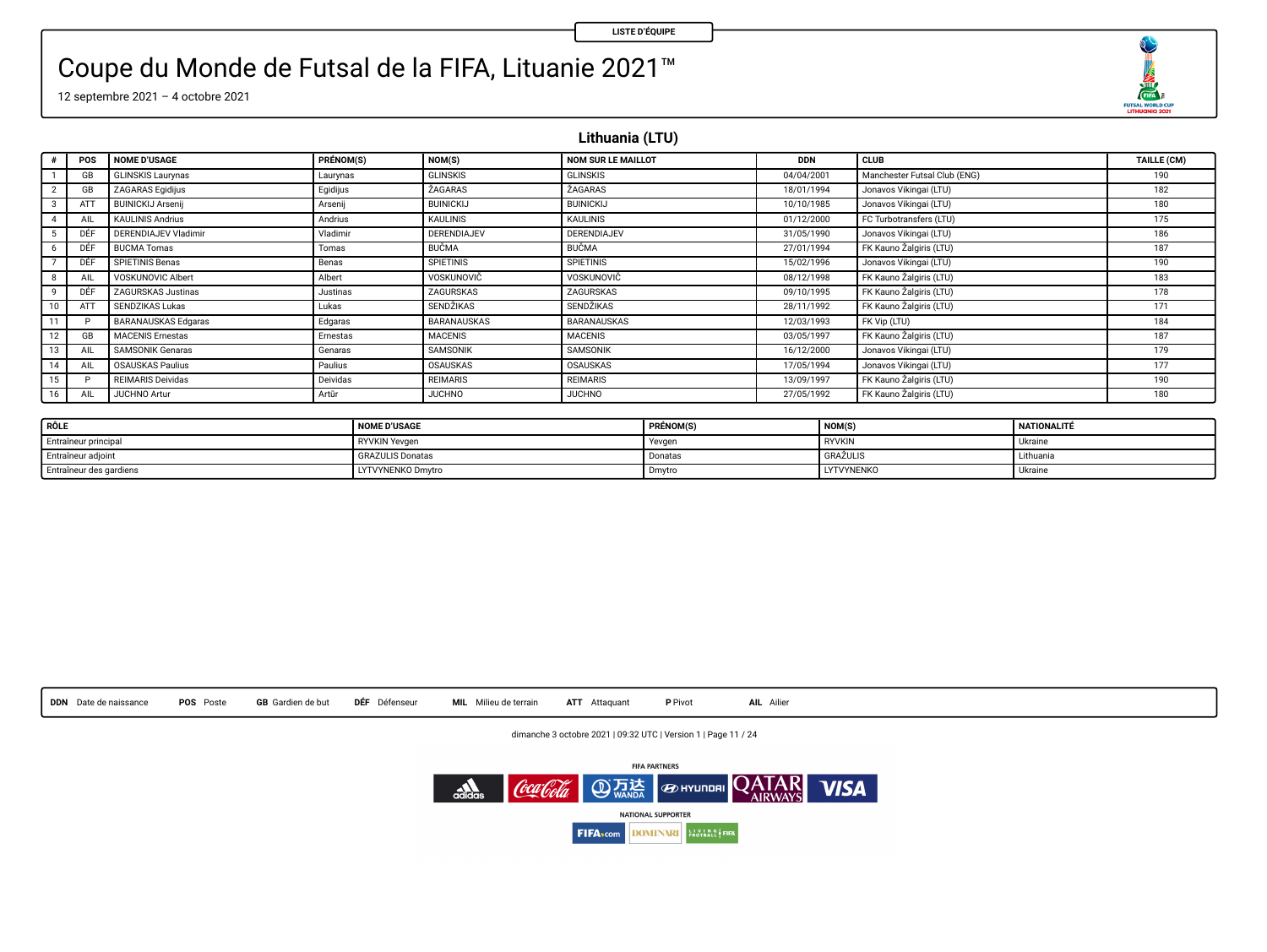O **COM**<sub>2</sub><br>FUTSAL MORLD CUP

### Coupe du Monde de Futsal de la FIFA, Lituanie 2021™

12 septembre 2021 – 4 octobre 2021

**Morocco (MAR)**

| $\theta$        | POS | <b>NOME D'USAGE</b>      | PRÉNOM(S)      | NOM(S)          | NOM SUR LE MAILLOT | <b>DDN</b> | <b>CLUB</b>                        | TAILLE (CM) |
|-----------------|-----|--------------------------|----------------|-----------------|--------------------|------------|------------------------------------|-------------|
|                 | GB  | ANBIA Abdelkrim          | Abdelkrim      | ANBIA           | ANBIA              | 08/04/1989 | ASF Agadir Futsal (MAR)            | 180         |
|                 | ATT | SAOUD Achraf             | Achraf Mohamed | SAOUD           | SAOUD              | 21/06/1990 | SCC Mohammédia (MAR)               | 172         |
| $3-1$           | ATT | EL AYYANE Anas           | Anas           | EL AYYANE       | EL AYYANE          | 30/10/1992 | Cybertel Aniene (ITA)              | 183         |
| 4               | MI  | <b>JOUAD Youssef</b>     | Youssef        | <b>JOUAD</b>    | <b>JOUAD</b>       | 30/12/1999 | SCC Mohammédia (MAR)               | 179         |
|                 | ATT | <b>EL MAZRAY Youssef</b> | Youssef        | EL MAZRAY       | EL MAZRAY          | 01/07/1987 | SCC Mohammédia (MAR)               | 170         |
| 6               | MI  | <b>BORITE Soufiane</b>   | Soufiane       | BORITE          | <b>BORITE</b>      | 11/12/1992 | SCC Mohammédia (MAR)               | 184         |
|                 | DÊF | AMAZAL Ismail            | Ismail         | AMAZAL          | AMAZAL             | 10/10/1996 | ASF Agadir Futsal (MAR)            | 181         |
| 8               | MIL | KNIA Saad                | Saad           | KNIA            | KNIA               | 06/09/1987 | SCC Mohammédia (MAR)               | 183         |
| 9               | ATT | BOUMEZOU Otmane          | Otmane         | <b>BOUMEZOU</b> | BOUMEZOU           | 08/07/1992 | SCC Mohammédia (MAR)               | 173         |
| 10              | MI  | EL MESRAR Soufiane       | Soufrane       | EL MESRAR       | EL MESRAR          | 05/06/1990 | <b>ACCS Futsal (FRA)</b>           | 171         |
|                 | ATT | <b>BAKKALI Bilal</b>     | Bilal          | BAKKALI         | BAKKALI            | 24/02/1993 | <b>ACCS Futsal (FRA)</b>           | 179         |
| 12 <sup>1</sup> | GB  | KHIYARI Reda             | Reda           | KHIYARI         | KHIYARI            | 21/05/1991 | Dynamo Kénitra Futsal (MAR)        | 189         |
| 13              | ATT | BOUYOUZAN Hamza          | Hamza          | BOUYOUZAN       | BOUYOUZAN          | 11/07/1991 | Palma FS (ESP)                     | 169         |
| 14              | ATT | RAISS EL FENNI Idriss    | Idriss         | RAISS EL FENNI  | RAISS EL FENNI     | 09/05/1996 | SCC Mohammédia (MAR)               | 172         |
| 15              | DÉF | <b>BOUZID Khalid</b>     | Khalid         | BOUZID          | <b>BOUZID</b>      | 20/04/1998 | C Marfil Santa Coloma (ESP)        | 178         |
| 16              | GB  | CHERIDOU Mohammed        | Mohammed       | CHERIDOU        | CHERIDOU           | 20/09/1999 | ASS Khabazat Oussoud Kénitra (MAR) | 180         |

| RÔLE                    | <b>NOME D'USAGE</b> | PRÉNOM(S) | <b>NOM(S</b> | <b>NATIONALITÉ</b> |
|-------------------------|---------------------|-----------|--------------|--------------------|
| Entraîneur principal    | <b>DGUIG Hicham</b> | Hichan.   | <b>DGUIG</b> | Morocco            |
| Entraîneur adjoint      | <b>HABIL Adi</b>    |           | <b>HABIL</b> | Morocco            |
| Entraîneur des gardiens | <b>ZAARI Rabie</b>  | Rabi      | ZAAR         | Morocco            |



dimanche 3 octobre 2021 | 09:32 UTC | Version 1 | Page 12 / 24

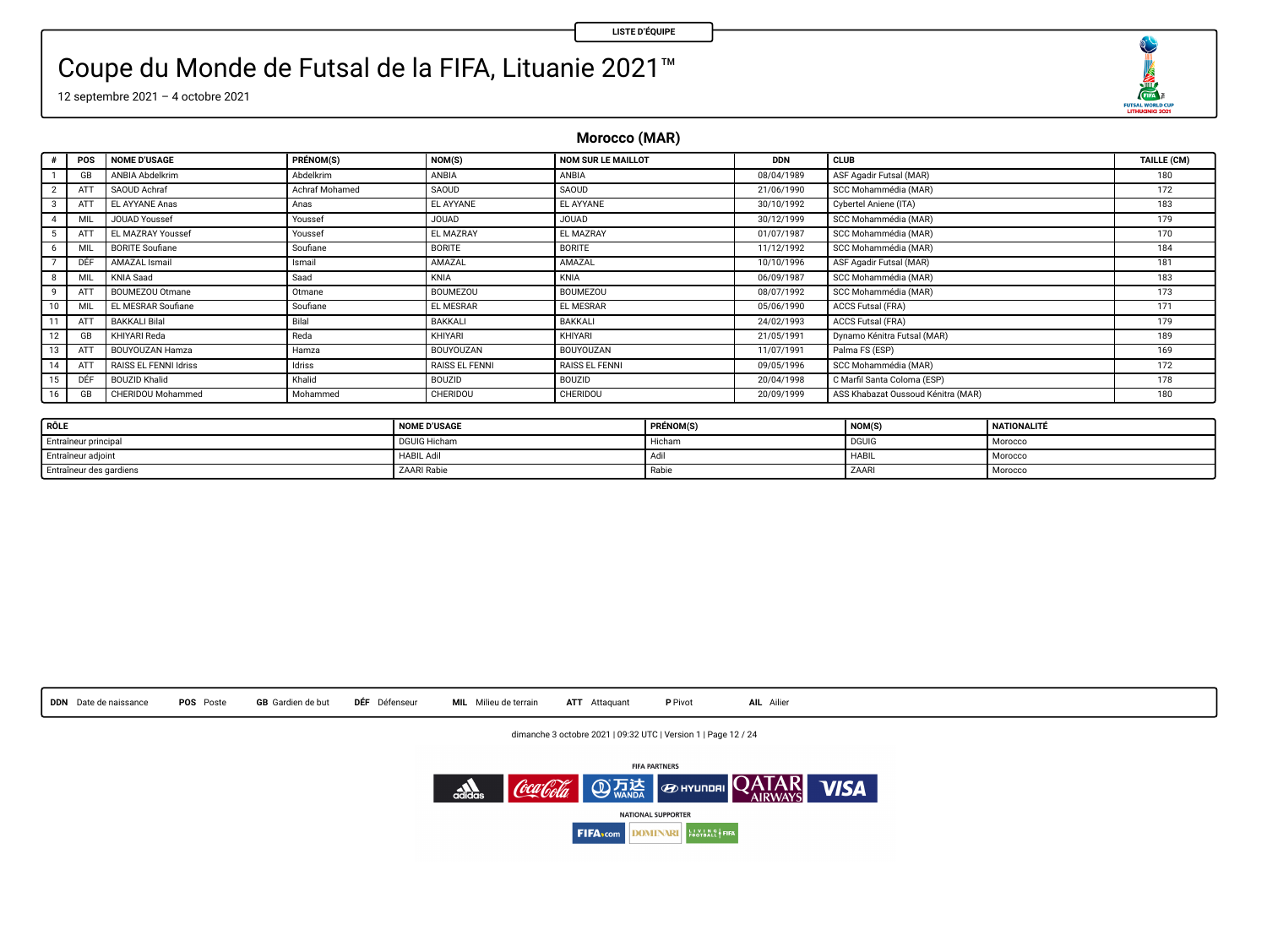O FUTSAL WORLD CUP

### Coupe du Monde de Futsal de la FIFA, Lituanie 2021™

12 septembre 2021 – 4 octobre 2021

**Panama (PAN)**

|              | POS       | <b>NOME D'USAGE</b>      | PRÉNOM(S)         | NOM(S)                     | <b>NOM SUR LE MAILLOT</b> | <b>DDN</b> | <b>CLUB</b>             | TAILLE (CM) |
|--------------|-----------|--------------------------|-------------------|----------------------------|---------------------------|------------|-------------------------|-------------|
|              | GB        | PENALOZA Jaime           | Jaime Antonio     | PEÑALOZA SANCHEZ           | PEÑALOZA                  | 03/05/1997 | San Miquelito FC (PAN)  | 165         |
| $\mathbf{2}$ | DÊF       | LEDEZMA Ricardo          | Ricardo Alberto   | LEDEZMA LEONES             | <b>LEDEZMA</b>            | 16/12/1994 | San Miquelito FC (PAN)  | 170         |
|              | DÉF       | <b>HURST Braavan</b>     | Braavan Eduardo   | HURST ALLEN                | <b>HURST</b>              | 20/10/1998 | San Miquelito FC (PAN)  | 175         |
| 4            |           | DEL ROSARIO Nagdiel      | Nagdiel Edalberto | DEL ROSARIO DE LEON        | DEL ROSARIO               | 08/05/1996 | Panama Oeste (PAN)      | 170         |
| 5            | All       | <b>MAQUENSI Alfonso</b>  | Alfonso           | <b>MAQUENSI MORALES</b>    | <b>MAQUENSI</b>           | 07/08/1997 | San Miquelito FC (PAN)  | 160         |
| 6            | DÉF       | <b>RIVAS Edgar</b>       | Edgar Joel        | <b>RIVAS MEDINA</b>        | RIVAS                     | 21/04/1989 | Pereil Futsal (PAN)     | 173         |
|              | All       | GOODRIDGE Claudio        | Claudio Gaspar    | <b>GOODRIDGE LASSO</b>     | GOODRIDGE                 | 02/01/1990 | San Martin Futsal (PAN) | 171         |
| 8            | AIL       | MILORD Ruman             | Ruman Isildro     | MILORD PAREDES             | <b>MILORD</b>             | 04/05/1998 | San Miquelito FC (PAN)  | 160         |
| 9            |           | <b>CAMPOS Aquiles</b>    | Aquiles Santos    | CAMPOS QUINTERO            | CAMPOS                    | 13/11/1991 | San Miquelito FC (PAN)  | 174         |
| 10           |           | DE LEON Michael          | Michael Enrique   | DE LEON AVILES             | <b>DE LEON</b>            | 01/03/1989 | Santa Gema Futsal (PAN) | 172         |
| 11           | AIL       | <b>CASTRELLON Abdiel</b> | Abdiel Alberto    | <b>CASTRELLON IBARGUEN</b> | CASTRELLON                | 19/07/1991 | N/A (Free Agent)        | 167         |
| 12           | GB        | <b>HERNANDEZ Jorge</b>   | Jorge Luis        | HERNANDEZ GUEVARA          | <b>HERNANDEZ</b>          | 22/12/1994 | Panama Oeste (PAN)      | 160         |
| 13           | AIL       | APARICIO Allan           | Allan Jesus       | APARICIO CACERES           | <b>APARICIO</b>           | 12/05/2001 | San Miquelito FC (PAN)  | 160         |
| 14           | AIL       | GARCIA Yail              | Yail              | <b>GARCIA</b>              | GARCIA                    | 26/10/1991 | San Miquelito FC (PAN)  | 165         |
| 15           | All       | ORTIZ Abdiel             | Abdiel Alberto    | ORTIZ RAMIREZ              | ORTIZ                     | 01/07/1996 | San Miquelito FC (PAN)  | 160         |
| 16           | <b>GB</b> | ALZAMORA Sergio          | Sergio Agustin    | ALZAMORA SANDOVAL          | <b>ALZAMORA</b>           | 07/10/1996 | Panama FC (PAN)         | 172         |

| RÔLE                 | <b>NOME D'USAGE</b> | PRÉNOM(S)   | NOM(S)                | NATIONALITÉ |
|----------------------|---------------------|-------------|-----------------------|-------------|
| Entraîneur principal | BOTANA Jose         | Jose Manuel | <b>BOTANA VASOUEZ</b> | -503        |
| Entraîneur adjoint   | GALVEZ Apolina      | Apolinar    | <b>GALVEZ</b>         | Panama      |



dimanche 3 octobre 2021 | 09:32 UTC | Version 1 | Page 13 / 24

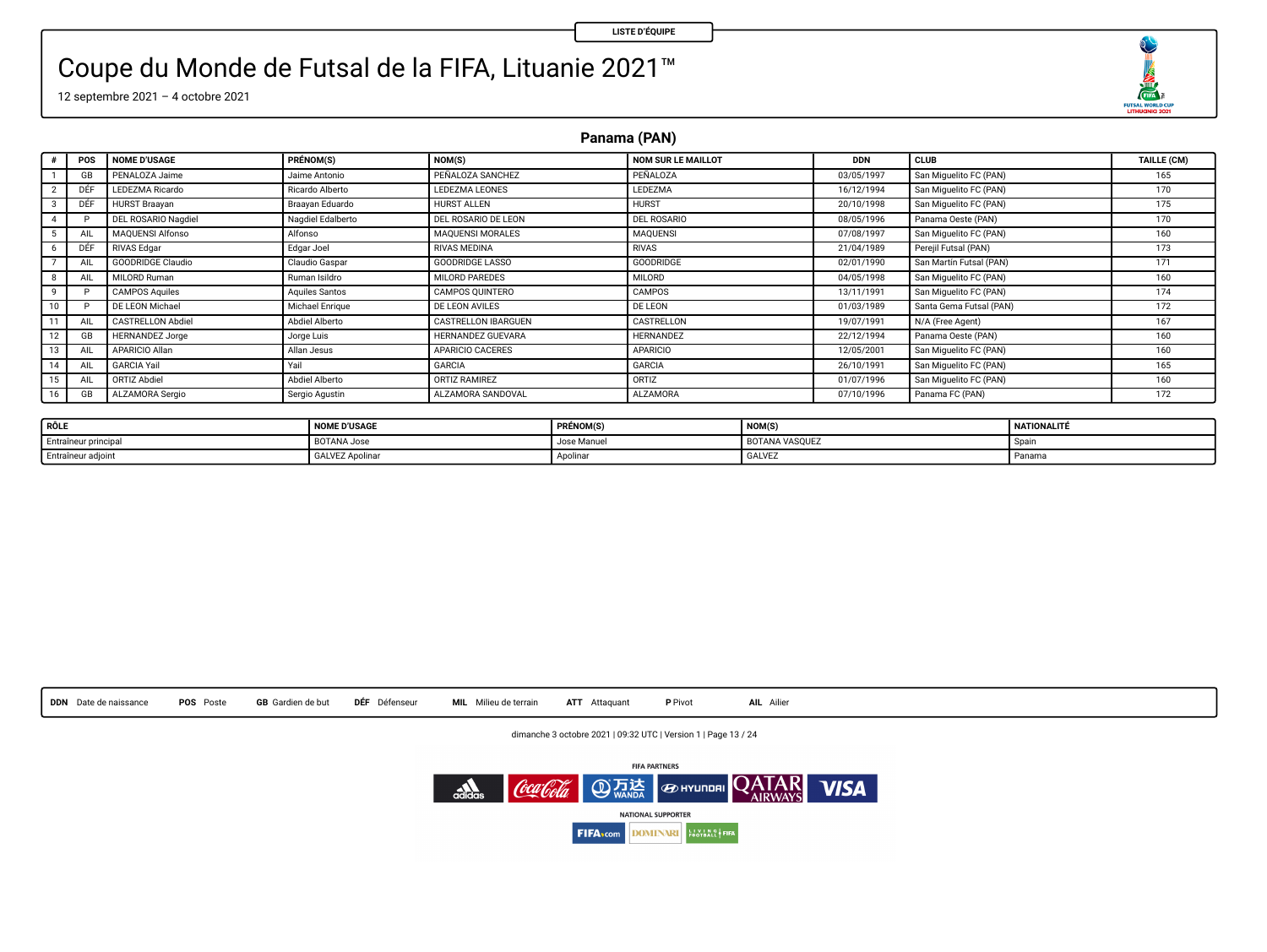O  $\begin{array}{r}\n\overbrace{\text{max}} \\
\overbrace{\text{max}} \\
\overbrace{\text{maxmax}} \\
\overbrace{\text{maxmax}} \\
\overbrace{\text{max}} \\
\overbrace{\text{max}} \\
\overbrace{\text{max}} \\
\overbrace{\text{max}} \\
\overbrace{\text{max}} \\
\overbrace{\text{max}} \\
\overbrace{\text{max}} \\
\overbrace{\text{max}} \\
\overbrace{\text{max}} \\
\overbrace{\text{max}} \\
\overbrace{\text{max}} \\
\overbrace{\text{max}} \\
\overbrace{\text{max}} \\
\overbrace{\text{max}} \\
\overbrace{\text{max}} \\
\overbrace{\text{max}} \\
\overbrace{\text{max}} \\
\overbrace{\text{max}} \\
\overbrace{\text{max}} \\
\overbrace$ 

## Coupe du Monde de Futsal de la FIFA, Lituanie 2021™

12 septembre 2021 – 4 octobre 2021

**Paraguay (PAR)**

|    | POS | <b>NOME D'USAGE</b>       | PRÉNOM(S)          | NOM(S)                  | NOM SUR LE MAILLOT | <b>DDN</b> | <b>CLUB</b>            | TAILLE (CM) |
|----|-----|---------------------------|--------------------|-------------------------|--------------------|------------|------------------------|-------------|
|    | GB  | <b>ESPINOLA Carlos</b>    | Carlos Alberto     | <b>ESPINOLA CUBAS</b>   | C ESPINOLA         | 06/04/1981 | Sport Colonial (PAR)   | 169         |
|    |     | POGGI Diego               | Diego Manuel       | <b>POGGI MERELES</b>    | <b>D POGGI</b>     | 17/09/1998 | Sport Colonial (PAR)   | 177         |
|    | DEF | MARECO Julio              | Julio Damian       | MARECO GALEANO          | J MARECO           | 04/09/1994 | Sport Colonial (PAR)   | 174         |
|    | ATT | <b>GIMENEZ Alcides</b>    | Alcides Aleiandro  | <b>GIMENEZ MENDOZA</b>  | A GIMENEZ          | 14/11/2000 | Cerro Porteño FS (PAR) | 168         |
|    | DÉF | PEDROZO Juan              | <b>Juan Andres</b> | PEDROZO BERNAL          | J PEDROZO          | 30/03/1992 | Afemec FS (PAR)        | 174         |
|    |     | <b>REJALA Richard</b>     | Richard Manuel     | REJALA MENDOZA          | R REJALA           | 05/02/1994 | Cerro Porteño FS (PAR) | 177         |
|    | MIL | SALAS Javier Adolfo       | Javier Adolfo      | SALAS                   | <b>JA SALAS</b>    | 22/09/1993 | ASD Pescara C5 (ITA)   | 169         |
|    | ATT | <b>BAEZ Arnaldo</b>       | Arnaldo Enrique    | <b>BAEZ TORRES</b>      | A BAEZ             | 30/03/1996 | Cerro Porteño FS (PAR) | 177         |
|    | ATT | MARTINEZ Hugo             | Hugo Javier        | MARTINEZ VILLALBA       | H MARTINEZ         | 12/01/1993 | Cerro Porteño FS (PAR) | 167         |
|    | MIL | SALAS Juan                | Juan Adrian        | <b>GOMEZ SALAS</b>      | <b>J SALAS</b>     | 20/10/1990 | ElPozo Murcia FS (ESP) | 169         |
|    | ATT | <b>MARTINEZ Francisco</b> | Francisco Javier   | MARTINEZ VILLALBA       | <b>F MARTINEZ</b>  | 12/01/1993 | Cerro Porteño FS (PAR) | 174         |
|    | GB  | <b>GIMENEZ Gabriel</b>    | Gabriel Damian     | <b>GIMENEZ ESPINOLA</b> | <b>G GIMENEZ</b>   | 29/05/1984 | Villa Haves (PAR)      | 180         |
|    | DEF | ROJAS Alan                | Alan Ruben         | ROJAS DOMINGUEZ         | A ROJAS            | 20/10/1998 | Cerro Porteño FS (PAR) | 174         |
|    | ATT | PASCOTTINI Pedro          | Pedro Ulises       | PASCOTTINI CENTURION    | P PASCOTTINI       | 30/11/1998 | Villa Hayes (PAR)      | 175         |
|    |     | ESPINOZA Jorge            | Jorge Daniel       | ESPINOZA SALINAS        | J ESPINOZA         | 22/11/1993 | Cerro Porteño FS (PAR) | 167         |
| 16 | GB  | <b>GONZALEZ Giovanni</b>  | Giovanni Miquel    | <b>GONZALEZ VASOUEZ</b> | <b>G GONZALEZ</b>  | 05/05/1995 | Cerro Porteño FS (PAR) | 182         |

| RÔLE                    | <b>NOME D'USAGE</b> | PRÉNOM(S)            | NOM(S)           | NATIONALITÉ |
|-------------------------|---------------------|----------------------|------------------|-------------|
| Entraîneur principal    | CHILAVERT Carlos    | Carlos Raul Fernando | CHILAVERT GENARO | Paraguay    |
| Entraîneur des gardiens | <b>BORTH Maigue</b> | Majquel Jonatas      | BORTH            | Brazi       |



dimanche 3 octobre 2021 | 09:32 UTC | Version 1 | Page 14 / 24

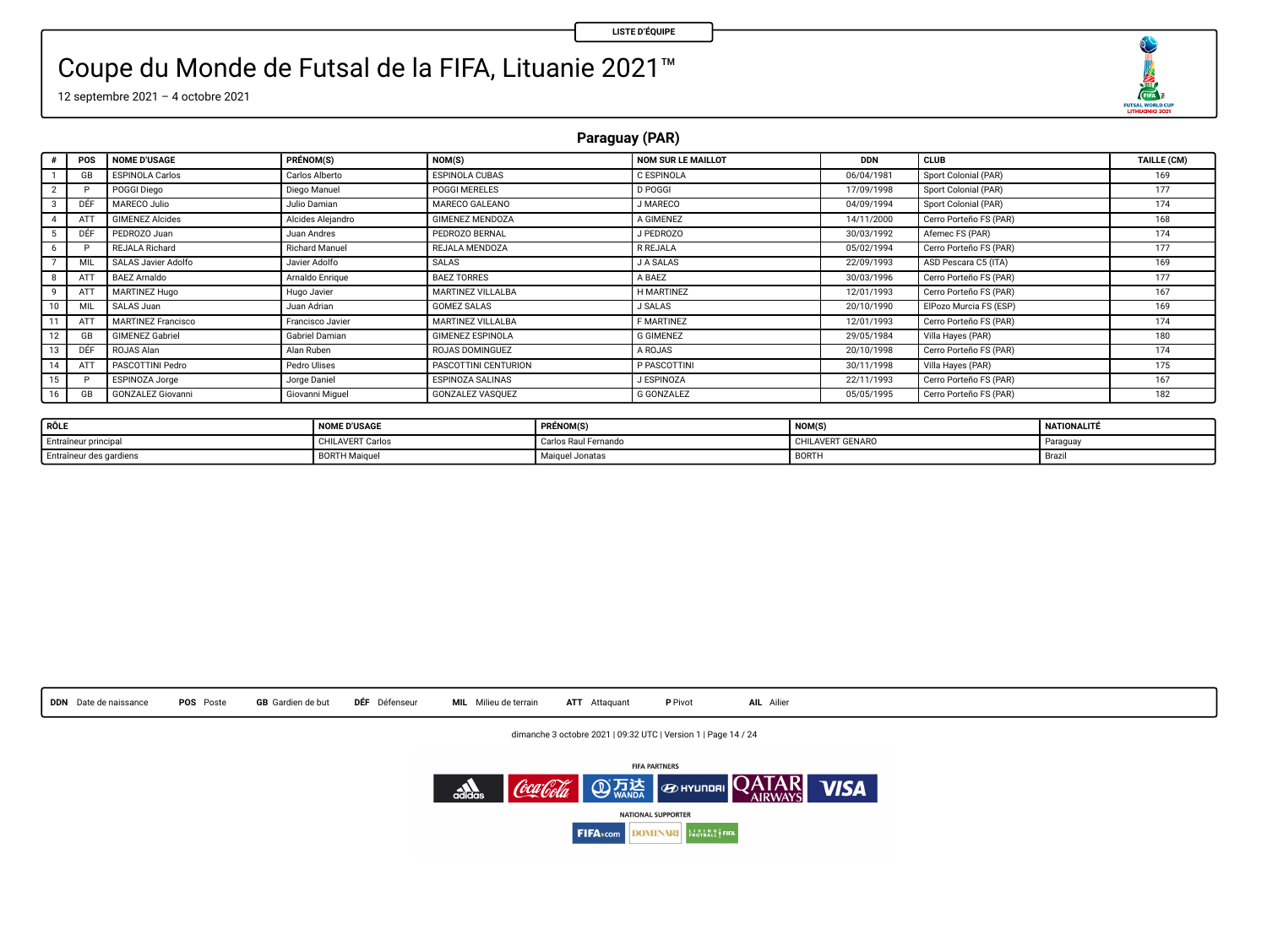### Coupe du Monde de Futsal de la FIFA, Lituanie 2021™

12 septembre 2021 – 4 octobre 2021

### **Portugal (POR)**

|    | POS | <b>NOME D'USAGE</b>  | PRÉNOM(S)              | NOM(S)                    | NOM SUR LE MAILLOT | <b>DDN</b> | CLUB                          | <b>TAILLE (CM)</b> |
|----|-----|----------------------|------------------------|---------------------------|--------------------|------------|-------------------------------|--------------------|
|    | GB  | BEBE                 | Euclides               | <b>GOMES VAZ</b>          | BEBE               | 19/05/1983 | CR Leões De Porto Salvo (POR) | 174                |
|    |     | ANDRE COELHO         | André                  | HENRIOUES NUNES COELHO    | ANDRÉ COELHO       | 30/10/1993 | FC Barcelona (ESP)            | 188                |
|    |     | TOMAS PACO           | Tomás Eduardo          | CARRICO PACÓ              | TOMÁS PACÓ         | 19/04/2000 | Sporting CP (POR)             | 179                |
|    | All | <b>AFONSO</b>        | Afonso Maria           | <b>BASTO DE JESUS</b>     | AFONSO             | 06/01/1998 | SL Benfica FS (POR)           | 174                |
|    | All | <b>FABIO CECILIO</b> | Fábio Miguel           | VALADARES CECÍLIO         | FÁBIO CECILIO      | 30/04/1993 | SC Braga/AAUM FS (POR)        | 177                |
|    |     | ZICKY                | Izaquel                | GOMES TÉ                  | ZICKY              | 01/09/2001 | Sporting CP (POR)             | 183                |
|    | All | BRUNO COELHO         | <b>Bruno Alexandre</b> | DIAS COELHO               | BRUNO COELHO       | 01/08/1987 | ASD Napoli C5 (ITA)           | 170                |
|    | DÉF | <b>ERICK</b>         | Erick                  | OLIM DE MENDONCA          | <b>ERICK</b>       | 21/07/1995 | Sporting CP (POR)             | 184                |
|    | DÉF | JOAO MATOS           | João Nuno              | ALVES DE MATOS            | JOÃO MATOS         | 21/02/1987 | Sporting CP FS (POR)          | 172                |
|    | AIL | <b>RICARDINHO</b>    | Ricardo Filipe         | DA SILVA DUARTE BRAGA     | <b>RICARDINHO</b>  | 03/09/1985 | ACCS Futsal (FRA)             | 167                |
|    | DÉF | PANY                 | Anilton César          | VARELA DA SILVA           | PANY               | 25/02/1989 | Sporting CP FS (POR)          | 170                |
|    | GB  | ANDRE SOUSA          | André                  | MELO BANDEIRA DE A. SOUSA | ANDRÉ SOUSA        | 25/02/1986 | SL Benfica FS (POR)           | 188                |
|    | AIL | <b>TIAGO BRITO</b>   | <b>Tiago Filipe</b>    | ALVES DE BRITO            | <b>TIAGO BRITO</b> | 22/07/1991 | SC Braga (POR)                | 171                |
|    | AIL | MIGUEL ANGELO        | Miguel Angelo          | MAGNO DE CASTRO           | MIGUEL ANGELO      | 02/02/1994 | Sporting CP (POR)             | 175                |
| 15 | All | PAULETA              | Paulo Cesar            | VAZ MENDES                | PAULETA            | 12/06/1994 | Sporting CP (POR)             | 173                |
| 16 | GB  | VITOR HUGO           | Vitor Hugo             | <b>FERNANDES MOREIRA</b>  | VITOR HUGO         | 30/11/1982 | SC Braga/AAUM FS (POR)        | 180                |

| RÔLE                    | <b>NOME D'USAGE</b>    | PRÉNOM(S)     | NOM(S)                    | NATIONALITÉ |
|-------------------------|------------------------|---------------|---------------------------|-------------|
| Entraîneur principal    | JORGE BRAZ             | Jorge         | <b>GOMES BRAZ</b>         | Portugal    |
| Entraîneur adjoint      | MENDES Jose            | José Luis     | CRISTÓVÃO DA COSTA MENDES | Portugal    |
| Entraîneur adjoint      | <b>FERREIRA Manuel</b> | Manuel Emidio | FERREIRA PIRES RODRIGUES  | Portugal    |
| Entraîneur des gardiens | PALAS Pedro            | Pedro Miguel  | AFONSO LOPES PALAS        | Portugal    |



dimanche 3 octobre 2021 | 09:32 UTC | Version 1 | Page 15 / 24



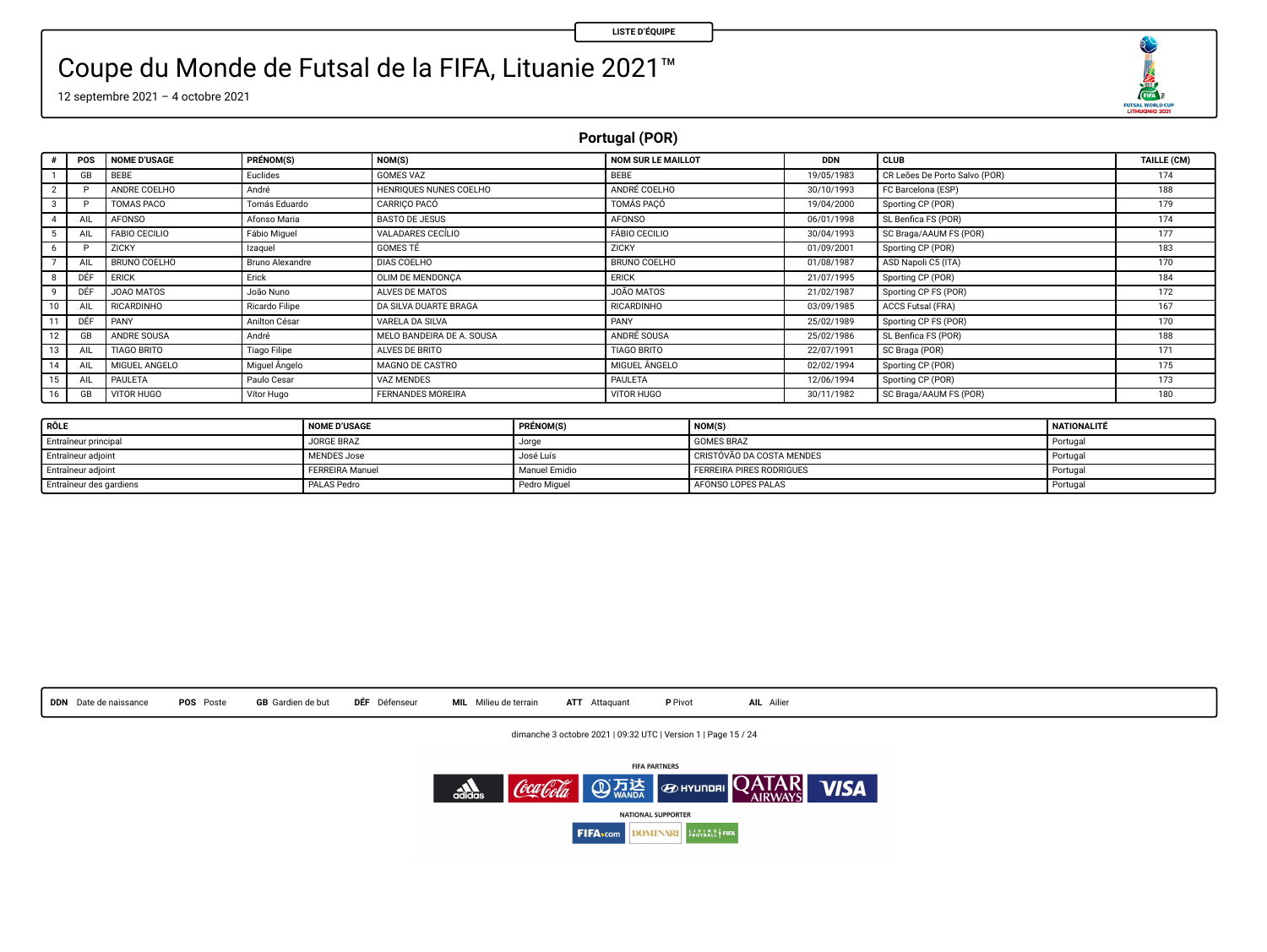O FUTSAL WORLD CUP

### Coupe du Monde de Futsal de la FIFA, Lituanie 2021™

12 septembre 2021 – 4 octobre 2021

**RFU (RFU)**

|    | POS | <b>NOME D'USAGE</b>    | PRÉNOM(S)      | NOM(S)         | <b>NOM SUR LE MAILLOT</b> | <b>DDN</b> | <b>CLUB</b>                        | <b>TAILLE (CM)</b> |
|----|-----|------------------------|----------------|----------------|---------------------------|------------|------------------------------------|--------------------|
|    | GB  | ZAMTARADZE Georgi      | Georgii        | ZAMTARADZE     | ZAMTARADZE                | 12/02/1987 | MFK KPRF (RUS)                     | 190                |
|    | GB  | <b>TSAIDER Albert</b>  | Albert         | <b>TSAIDER</b> | <b>TSAIDER</b>            | 19/08/1996 | <b>MFK KPRF (RUS)</b>              | 172                |
|    | DÉF | ROMULO                 | Romulo         | ALVES NOBRE    | ROMULO                    | 28/09/1986 | MFK KPRF (RUS)                     | 179                |
|    | ATT | <b>ANTOSHKIN Artem</b> | Artem          | ANTOSHKIN      | ANTOSHKIN                 | 17/12/1993 | MFK Tyumen (RUS)                   | 187                |
|    | AT  | <b>KUDZIEV Ruslan</b>  | Ruslan         | <b>KUDZIEV</b> | <b>KUDZIEV</b>            | 12/12/1995 | <b>MFK Norilsky Nickel (RUS)</b>   | 176                |
|    | AT  | ASADOV Yanar           | Yanar          | ASADOV         | ASADOV                    | 11/10/1995 | MFK KPRF (RUS)                     | 175                |
|    | DÉF | MILOVANOV Ivan         | Ivan           | MILOVANOV      | MILOVANOV                 | 08/02/1989 | MFK Tyumen (RUS)                   | 172                |
|    | AT  | EDER LIMA              | Eder Fermino   | LIMA           | EDER LIMA                 | 29/06/1984 | SC Corinthians Futsal (BRA)        | 180                |
|    | AT  | ABRAMOV Sergei         | Sergei         | ABRAMOV        | ABRAMOV                   | 09/09/1990 | MFK Viz-Sinara Yekaterinburg (RUS) | 175                |
|    | DEF | <b>ROBINHO</b>         | Edelson Robson | DOS SANTOS     | <b>ROBINHO</b>            | 28/01/1983 | SL Benfica Futsal (POR)            | 167                |
|    | AT  | NIIAZOV Artem          | Artem          | NIJAZOV        | NIIAZOV                   | 30/07/1996 | MFK KPRF (RUS)                     | 171                |
| 12 | AT  | CHISHKALA Ivan         | Ivan           | CHISHKALA      | CHISHKALA                 | 11/07/1995 | SL Benfica Futsal (POR)            | 175                |
|    | AT  | ABRAMOVICH Sergei      | Sergei         | ABRAMOVICH     | <b>ABRAMOVICH</b>         | 15/01/1990 | <b>MFK Tyumen (RUS)</b>            | 184                |
|    | DÉF | DAVYDOV Danil          | Danil          | <b>DAVYDOV</b> | <b>DAVYDOV</b>            | 23/01/1989 | MFK Gazprom-Ugra Yugorsk (RUS)     | 176                |
| 15 | AT  | <b>AFANASEV Andrei</b> | Andrei         | AFANASEV       | AFANASEV                  | 23/05/1986 | MFK Gazprom-Ugra Yugorsk (RUS)     | 188                |
| 16 | GB  | <b>PUTILOV Dmitri</b>  | Dmitrii        | <b>PUTILOV</b> | PUTILOV                   | 05/12/1994 | MFK Viz-Sinara Yekaterinburg (RUS) | 185                |

| RÔLE                 | <b>NOME D'USAGE</b>        | <b>PRÉNOM(S)</b> | NOM(S)    | <b>NATIONALITÉ</b>       |
|----------------------|----------------------------|------------------|-----------|--------------------------|
| Entraîneur principal | SKOROVICH Sergei           | Serge            | SKOROVICH | Football Union Of Russia |
| Entraîneur adjoint   | <b>MAEVSKIY Konstantin</b> | Konstantin       | MAEVSKIY  | Football Union Of Russia |
| Entraîneur adjoint   | <b>GARAGULIA Gennadi</b>   | Gennadi          | GARAGULIA | Football Union Of Russia |



dimanche 3 octobre 2021 | 09:32 UTC | Version 1 | Page 16 / 24

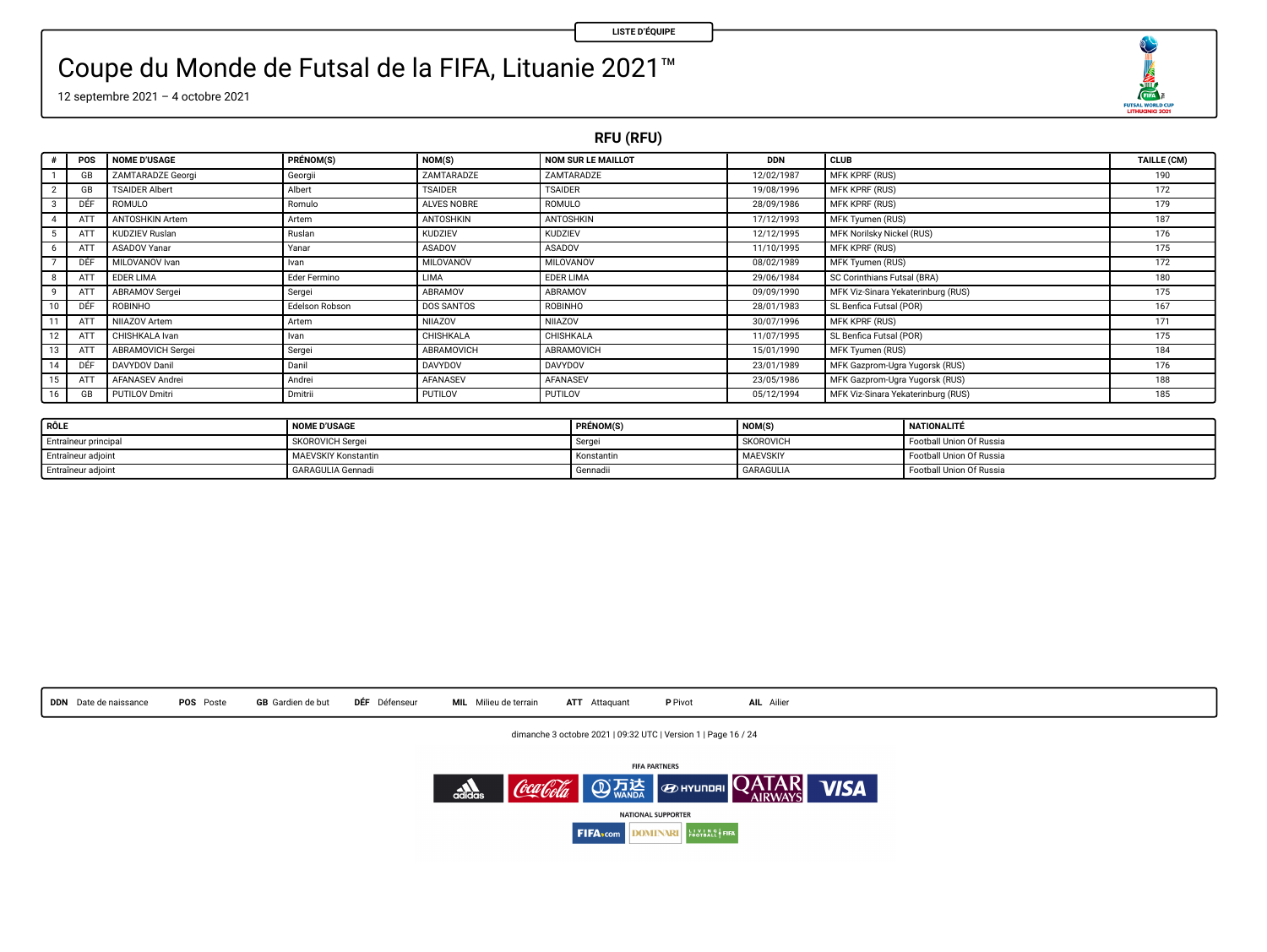FUTSAL WORLD CUP

## Coupe du Monde de Futsal de la FIFA, Lituanie 2021™

12 septembre 2021 – 4 octobre 2021

**Serbia (SRB)**

|    | POS | <b>NOME D'USAGE</b>     | PRÉNOM(S) | NOM(S)           | <b>NOM SUR LE MAILLOT</b> | <b>DDN</b> | CLUB                           | TAILLE (CM) |
|----|-----|-------------------------|-----------|------------------|---------------------------|------------|--------------------------------|-------------|
|    | GB  | AKSENTIJEVIC Miodrag    | Miodrag   | AKSENTIJEVIĆ     | AKSENTIJEVIĆ              | 22/07/1983 | Stuttgarter Futsal Club (GER)  | 189         |
|    | DÊF | <b>ALEKSIC Ninoslav</b> | Ninoslav  | <b>ALEKSIC</b>   | <b>ALEKSIC</b>            | 03/02/1995 | Kecskemet (HUN)                | 182         |
|    | ATT | KOCIC Miaden            | Mladen    | KOCIĆ            | KOCIC                     | 22/10/1988 | KMF Loznica Grad (SRB)         | 179         |
|    | ATT | MILOSAVLJEVIC Lazar     | Lazar     | MILOSAVLJEVIĆ    | MILOSAVLJEVIĆ             | 20/10/1998 | KMF Fon (SRB)                  | 170         |
|    | DÊF | POPOVIC Davor           | Davor     | POPOVIC          | POPOVIC                   | 23/12/1987 | KMF Novi Sad (SRB)             | 186         |
|    | ATT | RAMIC Denis             | Denis     | RAMIC            | RAMIC                     | 17/11/1994 | KMF Fon (SRB)                  | 166         |
|    | ATT | <b>TOMIC Dragan</b>     | Dragan    | <b>TOMIC</b>     | TOMIC                     | 25/03/1991 | FSP Halle-Gooik (BEL)          | 194         |
|    | ATT | PRSIC Marko             | Marko     | PRŜIĈ            | PRŠIĆ                     | 13/09/1990 | Al Arabi SC (KUW)              | 173         |
|    | ATT | LAZAREVIC Jovan         | Jovan     | LAZAREVIĆ        | LAZAREVIĆ                 | 11/09/1997 | MFK Tyumen (RUS)               | 185         |
|    | ATT | <b>PETROV Strahinia</b> | Strahinja | PETROV           | PETROV                    | 14/12/1993 | Real San Giuseppe C5 (ITA)     | 182         |
|    | DÉF | RAKIC Stefan            | Stefan    | RAKIĆ            | RAKIC                     | 22/11/1993 | BTS Rekord Bielsko-Biala (POL) | 179         |
|    | GB  | <b>VULIC Jakov</b>      | Jakov     | VULIC            | VULIC                     | 10/03/1992 | KMF Fon (SRB)                  | 180         |
|    | DÊF | <b>STOJKOVIC Milos</b>  | Miloš     | <b>STOJKOVIĆ</b> | <b>STOJKOVIC</b>          | 03/10/1991 | MNK Crnica (CRO)               | 180         |
| 14 | DÉF | RAJCEVIC Slobodan       | Slobodan  | RAJČEVIĆ         | RAJCEVIC                  | 28/02/1985 | KMF Fon (SRB)                  | 185         |
|    | ATT | RADOVANOVIC Marko       | Marko     | RADOVANOVIĆ      | RADOVANOVIĆ               | 10/10/1991 | KMF Fon (SRB)                  | 190         |
| 16 | GB  | JOSIMOVIC Nikola        | Nikola    | <b>JOSIMOVIĆ</b> | <b>JOSIMOVIC</b>          | 16/03/1986 | KMF Fon (SRB)                  | 175         |

| RÔLE                 | <b>NOME D'USAGE</b> | PRÉNOM(S)      | NOM(S)            | <b>NATIONALITÉ</b> |
|----------------------|---------------------|----------------|-------------------|--------------------|
| Entraîneur principal | <b>MAJES Deian</b>  | - Deiar        | <b>MAJES</b>      | Serbia             |
| Entraîneur adjoint   | SORATO Marcos       | Marcos Aurélio | SORATO            | Brazir             |
| Entraîneur adjoint   | JOVANOVIC Vladimir  | Vladimir       | <b>JOVANOVIĆ</b>  | Serbia             |
| Entraineur adjoint   | VUKMIROVIC Voikan   | Voikan         | <b>VUKMIROVIC</b> | Serbia             |

| DDN Date de naissance<br><b>GB</b> Gardien de but<br>POS Poste | DÉF Défenseur | MIL Milieu de terrain | ATT Attaquant | P Pivot | AIL Ailier |
|----------------------------------------------------------------|---------------|-----------------------|---------------|---------|------------|
|----------------------------------------------------------------|---------------|-----------------------|---------------|---------|------------|

dimanche 3 octobre 2021 | 09:32 UTC | Version 1 | Page 17 / 24

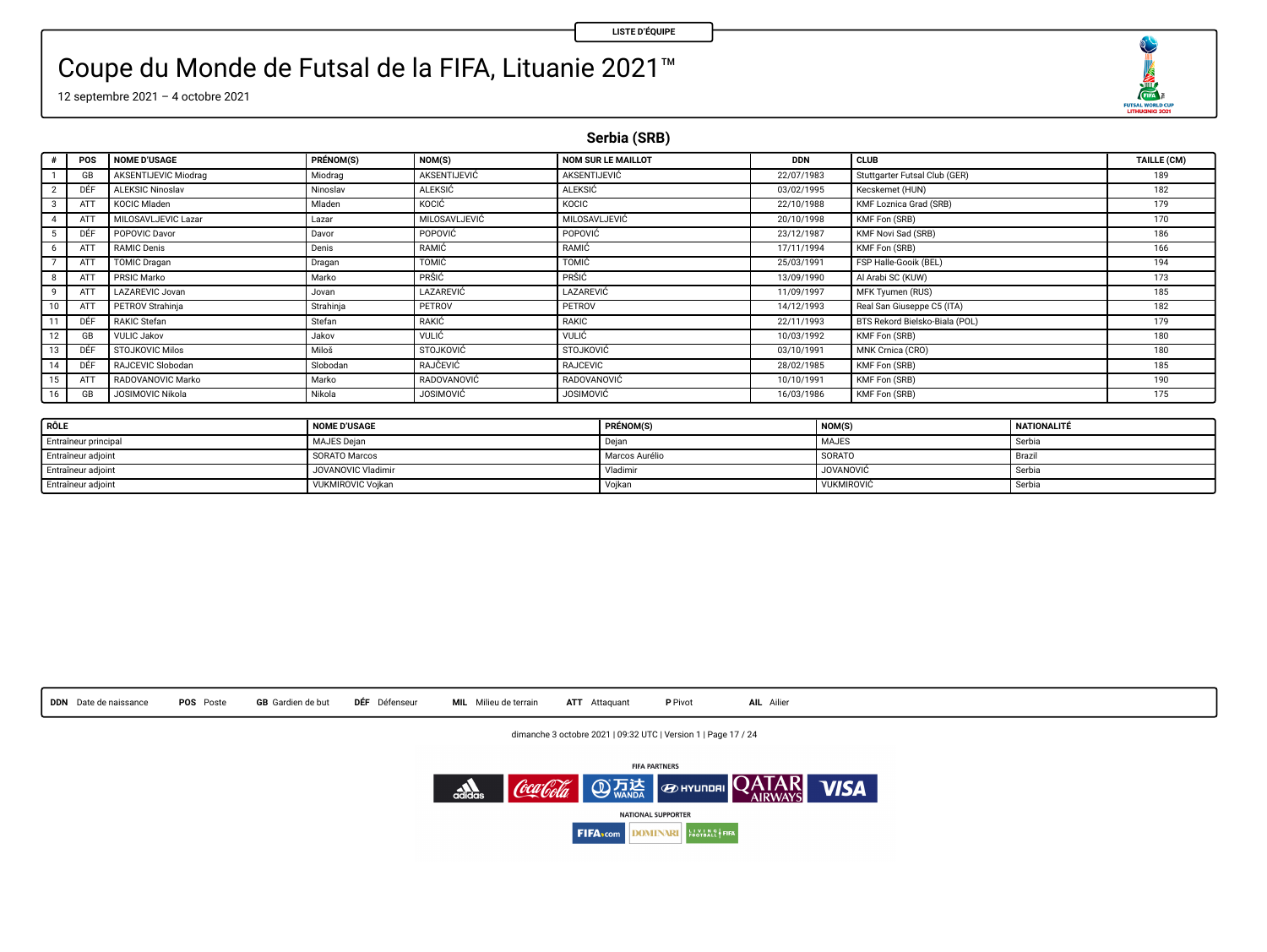O  $\begin{array}{r}\n\overbrace{\text{max}} \\
\overbrace{\text{max}} \\
\overbrace{\text{maxmax}} \\
\overbrace{\text{maxmax}} \\
\overbrace{\text{max}} \\
\overbrace{\text{max}} \\
\overbrace{\text{max}} \\
\overbrace{\text{max}} \\
\overbrace{\text{max}} \\
\overbrace{\text{max}} \\
\overbrace{\text{max}} \\
\overbrace{\text{max}} \\
\overbrace{\text{max}} \\
\overbrace{\text{max}} \\
\overbrace{\text{max}} \\
\overbrace{\text{max}} \\
\overbrace{\text{max}} \\
\overbrace{\text{max}} \\
\overbrace{\text{max}} \\
\overbrace{\text{max}} \\
\overbrace{\text{max}} \\
\overbrace{\text{max}} \\
\overbrace{\text{max}} \\
\overbrace$ 

## Coupe du Monde de Futsal de la FIFA, Lituanie 2021™

12 septembre 2021 – 4 octobre 2021

**Solomon Islands (SOL)**

|               | POS       | <b>NOME D'USAGE</b>     | PRÉNOM(S)       | NOM(S)         | <b>NOM SUR LE MAILLOT</b> | <b>DDN</b> | CLUB                    | TAILLE (CM) |
|---------------|-----------|-------------------------|-----------------|----------------|---------------------------|------------|-------------------------|-------------|
|               | GB        | <b>TALO Anthony</b>     | Anthony Furai   | TALO           | TALO                      | 08/01/1996 | Kooline FC (SOL)        | 177         |
| $\mathcal{D}$ | DEF       | <b>HOU Alvin</b>        | Alvin           | HOU            | <b>HOU</b>                | 18/09/1996 | Marist Fire FC (SOL)    | 169         |
|               | AIL       | RAGOMO Elliot           | Elliot Lilo     | RAGOMO         | ELLIOT RAGOMO             | 28/05/1991 | Marist Fire FC (SOL)    | 170         |
|               |           | <b>STEVENSON George</b> | George Martin   | STEVENSON      | <b>STEVENSON</b>          | 07/01/1992 | Marist Fire FC (SOL)    | 171         |
|               | DEF       | SIA Marion              | Marion          | SIA            | <b>SIA</b>                | 19/07/1999 | Mataks FC (SOL)         | 172         |
| 6             | D         | OTAINAO Charlie         | Charlie         | <b>OTAINAO</b> | <b>OTAINAO</b>            | 05/06/1992 | Marist FC (SOL)         | 181         |
|               | AIL.      | <b>RAY Alvin</b>        | Alvin           | RAY            | RAY                       | 23/01/1997 | Marist FC (SOL)         | 164         |
|               | AIL       | <b>BULE Jeffery</b>     | Jeffery         | <b>BULE</b>    | <b>BULE</b>               | 15/11/1991 | Marist Fire FC (SOL)    | 167         |
| $\mathbf{Q}$  | AIL       | <b>LEAALAFA Micah</b>   | Micah           | LEA'ALAFA      | LEA'AFALA                 | 01/06/1991 | Waneagu United FC (SOL) | 170         |
| 10            | DEF       | OSIFELO Samuel          | Samuel Josiah   | OSIFELO        | OSIFELO                   | 15/03/1991 | Kossa FC (SOL)          | 172         |
|               | AIL       | <b>MAKAU Coleman</b>    | Coleman Kabini  | MAKAU          | MAKAU                     | 25/11/1992 | Kossa FC (SOL)          | 176         |
| 12            | D         | MAELUMA Arnold          | Arnold Nathan   | <b>MAELUMA</b> | <b>MAELUMA</b>            | 09/12/1996 | Kooline FC (SOL)        | 175         |
| 13            | AIL.      | <b>MANA Elis</b>        | Elis Jeff       | MANA           | <b>MANA</b>               | 09/03/2000 | Kooline FC (SOL)        | 170         |
| 14            | GB        | ATA Lauwale             | Charlie Lauwale | ATA            | ATA                       | 30/12/2000 | KF Gold (SOL)           | 167         |
| 15            | AIL       | <b>LEAI Raphael</b>     | Raphael         | LEAI           | LEAI                      | 09/09/2003 | Henderson Eels FC (SOL) | 170         |
| 16            | <b>GB</b> | LAKI Paul               | Paul Jimmy      | LAKI           | LAKI                      | 25/07/1995 | Marist FC (SOL)         | 170         |

| RÔLE                 | <b>NOME D'USAGE</b>  | <b>PRÉNOM(S</b> | NOM(S)            | <b>NATIONALITÉ</b> |
|----------------------|----------------------|-----------------|-------------------|--------------------|
| Entraîneur principal | DE CARVALHO Vinicius | Vinicius        | DE CARVALHO LEITE | - Braz             |
| Entraîneur adjoint   | <b>LAFAI</b> Francis | <b>Hrancis</b>  | LAFAI             | Solomon Islands    |



dimanche 3 octobre 2021 | 09:32 UTC | Version 1 | Page 18 / 24

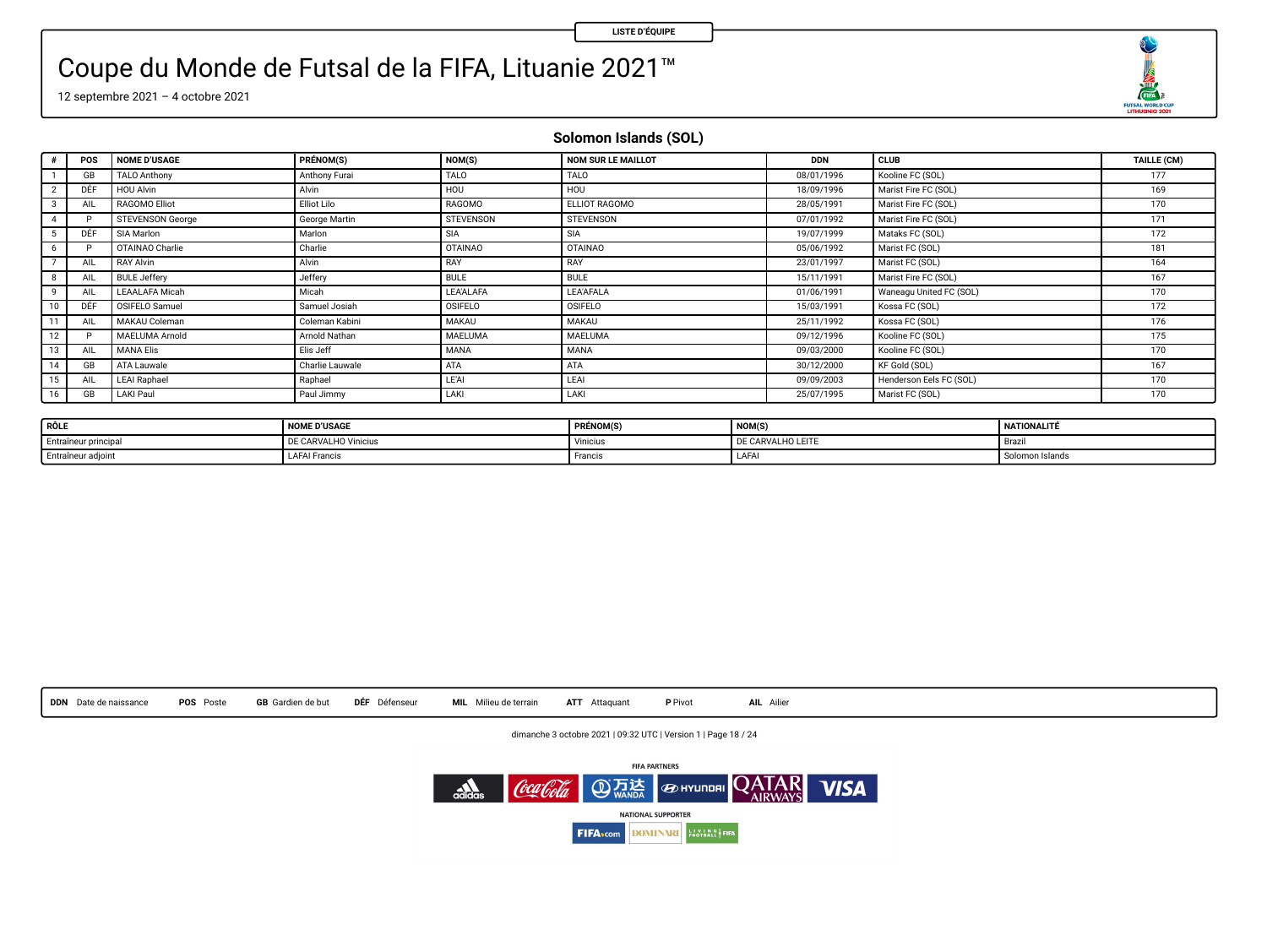O  $\begin{array}{r}\n\overbrace{\text{max}} \\
\overbrace{\text{max}} \\
\overbrace{\text{maxmax}} \\
\overbrace{\text{maxmax}} \\
\overbrace{\text{max}} \\
\overbrace{\text{max}} \\
\overbrace{\text{max}} \\
\overbrace{\text{max}} \\
\overbrace{\text{max}} \\
\overbrace{\text{max}} \\
\overbrace{\text{max}} \\
\overbrace{\text{max}} \\
\overbrace{\text{max}} \\
\overbrace{\text{max}} \\
\overbrace{\text{max}} \\
\overbrace{\text{max}} \\
\overbrace{\text{max}} \\
\overbrace{\text{max}} \\
\overbrace{\text{max}} \\
\overbrace{\text{max}} \\
\overbrace{\text{max}} \\
\overbrace{\text{max}} \\
\overbrace{\text{max}} \\
\overbrace$ 

### Coupe du Monde de Futsal de la FIFA, Lituanie 2021™

12 septembre 2021 – 4 octobre 2021

**Spain (ESP)**

|    | POS | <b>NOME D'USAGE</b>    | PRÉNOM(S)        | NOM(S)                 | NOM SUR LE MAILLOT | <b>DDN</b> | CLUB                         | TAILLE (CM) |
|----|-----|------------------------|------------------|------------------------|--------------------|------------|------------------------------|-------------|
|    | GB  | <b>HERRERO Jesus</b>   | Jesús            | <b>HERRERO PARRON</b>  | J. HERRERO         | 04/11/1986 | Inter Movistar FS (ESP)      | 178         |
|    | DÊF | ORTIZ Carlos           | Carlos           | ORTIZ JIMENEZ          | ORTIZ              | 03/10/1983 | FC Barcelona FS (ESP)        | 180         |
|    | ATT | <b>DIAZ Boria</b>      | Boria            | DIAZ TORRES DEL MOLINO | <b>BORJA</b>       | 19/08/1992 | Inter Movistar FS (ESP)      | 175         |
|    | DÉF | <b>TOLRA Marc</b>      | Marc             | TOLRA GARCÍA           | TOLRÁ              | 27/01/1991 | Levante UD FS (ESP)          | 184         |
|    |     | <b>GOMEZ Raul</b>      | Raúi             | GÓMEZ DEL OLMO         | RAÚL GÓMEZ         | 25/10/1995 | Inter Movistar FS (ESP)      | 185         |
|    |     | SOLANO Francisco       | Francisco Javier | SOLANO LEÓN            | SOLANO             | 26/08/1991 | Jimbee Cartagena FS (ESP)    | 190         |
|    | DÊI | <b>GONZALEZ Sergio</b> | Sergio           | GONZÁLEZ PÉREZ         | SERGIO G.          | 30/06/1997 | Viña Albali Valdepeñas (ESP) | 187         |
|    | ATT | FERNANDEZ Adolfo       | Adolfo           | FERNANDEZ DIAZ         | ADOLFO             | 19/05/1993 | FC Barcelona FS (ESP)        | 172         |
|    | DÉF | BEBE                   | Rafael           | <b>GARCIA AGUILERA</b> | BEBE               | 28/05/1990 | Jimbee Cartagena FS (ESP)    | 174         |
|    | AT  | <b>MARTINEZ Adri</b>   | Adrián           | <b>MARTÍNEZ VARA</b>   | ADRI               | 03/10/1986 | O Parrulo Ferrol FS (ESP)    | 170         |
|    | ATT | CHINO                  | Javier           | <b>GARCÍA MORENO</b>   | CHINO              | 13/11/1991 | Viña Albali Valdepeñas (ESP) | 182         |
|    | GB  | <b>OLIANJO</b>         | Juan Jose        | ANGOSTO HERNANDEZ      | OLIANJU            | 19/08/1985 | ElPozo Murcia FS (ESP)       | 185         |
|    | GB  | PLANA Didac            | Didac            | PLANA OLTRA            | <b>DIDAC PLANA</b> | 22/05/1990 | FC Barcelona FS (ESP)        | 179         |
|    | ATT | CAMPOS Raul            | Raul             | CAMPOS PAINO           | RAÚL CAMPOS        | 17/12/1987 | Palma FS (ESP)               | 178         |
|    | DÉF | RAYA Jose              | Jose Antonio     | <b>FERNÁDEZ RAYA</b>   | RAYA               | 08/05/1997 | Inter Movistar FS (ESP)      | 185         |
| 16 | DEF | MELLADO Miquel         | Miguel Angel     | CANO MELLADO           | <b>MELLADO</b>     | 23/07/1999 | Jimbee Cartagena FS (ESP)    | 183         |

| RÔLE                    | <b>NOME D'USAGE</b>   | PRÉNOM(S)       | NOM(S)                | NATIONALITÉ |
|-------------------------|-----------------------|-----------------|-----------------------|-------------|
| Entraîneur principal    | <b>VIDAL Federico</b> | Federico Pablo  | <b>VIDAL MONTALDO</b> | - Soan      |
| Entraîneur adjoint      | BARREIRO Ramon        | Ramón Francisco | <b>BARREIRO POSSE</b> | Snai        |
| Entraîneur des gardiens | MARIMON Luis          | Luis            | MARIMON ORDÁS         | · Soail     |



dimanche 3 octobre 2021 | 09:32 UTC | Version 1 | Page 19 / 24

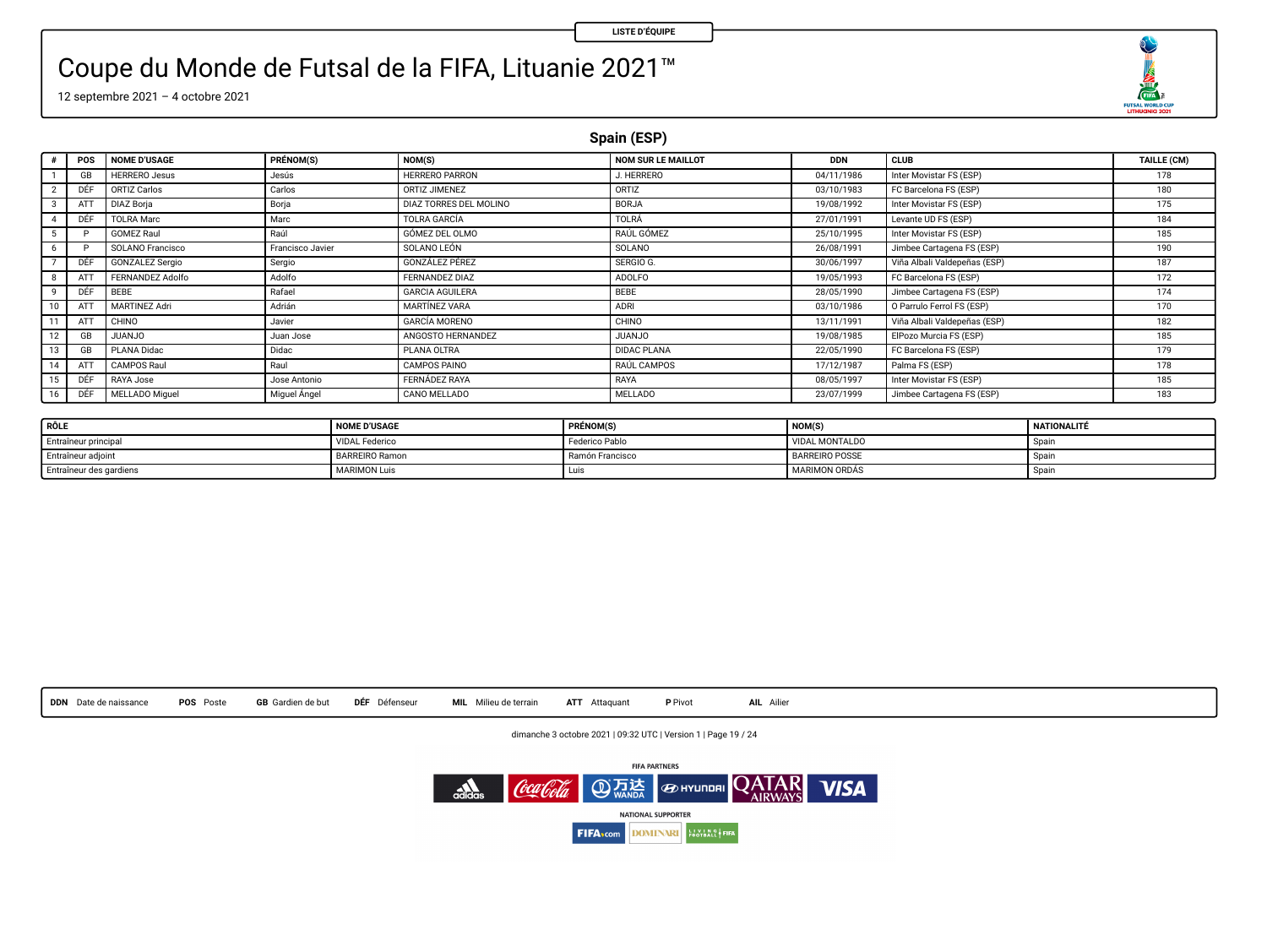### Coupe du Monde de Futsal de la FIFA, Lituanie 2021™

12 septembre 2021 – 4 octobre 2021

**Thailand (THA)**

|                 | POS | <b>NOME D'USAGE</b>       | PRÉNOM(S)   | NOM(S)                 | NOM SUR LE MAILLOT | <b>DDN</b> | <b>CLUB</b>                          | TAILLE (CM) |
|-----------------|-----|---------------------------|-------------|------------------------|--------------------|------------|--------------------------------------|-------------|
|                 | GB  | PHOOPAN Kanison           | Kanison     | PHOOPAN                | KANISON            | 11/11/1991 | Port Authority Of Thailand FSC (THA) | 176         |
|                 | GB  | <b>SENBAT Arut</b>        | Arut        | <b>SENBAT</b>          | ARUT               | 26/11/1988 | N/A (Free Agent)                     | 172         |
|                 | ATT | SRIRANGPIROT Worasak      | Worasak     | SRIRANGPIROT           | WORASAK            | 26/12/1992 | N/A (Free Agent)                     | 174         |
|                 |     | SRISUBSEANG Pornmonokol   | Pornmongkol | SRISUBSEANG            | PORNMONGKOL        | 15/05/1991 | Port Authority Of Thailand FSC (THA) | 174         |
|                 |     | JUNGWONGSUK Ronnachai     | Ronnachai   | <b>JUNGWONGSUK</b>     | RONNACHAI          | 04/03/1997 | N/A (Free Agent)                     | 186         |
|                 | All | SORNWICHIAN Jirawat       | Jirawat     | SORNWICHIAN            | <b>JIRAWAT</b>     | 25/10/1988 | Chonburi Blue Wave FSC (THA)         | 171         |
|                 | DÊF | <b>WONGKAEO Kritsada</b>  | Kritsada    | WONGKAEO               | <b>KRITSADA</b>    | 29/04/1988 | Chonburi Blue Wave FSC (THA)         | 170         |
|                 | ATT | CHUDECH Jetsada           | Jetsada     | CHUDECH                | <b>JETSADA</b>     | 20/02/1989 | Rajnavy FSC (THA)                    | 172         |
| $\mathbf{Q}$    | ATT | THUEANKLANG Suphawut      | Suphawut    | THUEANKLANG            | SUPHAWUT           | 14/07/1989 | Chonburi Blue Wave FSC (THA)         | 175         |
| 10              |     | WANGSAMA-AEO Warut        | Warut       | WANGSAMA-AEO           | <b>WARUT</b>       | 12/12/1992 | N/A (Free Agent)                     | 164         |
|                 | ATT | OSAMANMUSA Muhammad       | Muhammad    | OSAMANMUSA             | MUHAMMAD           | 19/01/1998 | N/A (Free Agent)                     | 176         |
| 12              | GB  | HANKAMPA Katawut          | Katawut     | <b>HANKAMPA</b>        | KATAWUT            | 27/05/1992 | Chonburi Blue Wave FSC (THA)         | 171         |
| 13              | DÊF | JAMGRAJANG Chaivat        | Chaivat     | <b>JAMGRAJANG</b>      | CHAIVAT            | 13/11/1989 | Port Authority Of Thailand FSC (THA) | 172         |
| 14              | AIL | CHAEMCHAROEN Apiwat       | Apiwat      | CHAEMCHAROEN           | APIWAT             | 31/03/1991 | Chonburi Blue Wave FSC (THA)         | 163         |
| 15 <sub>1</sub> | AIL | RATTANAWONGSWAS Nawin     | Nawin       | <b>RATTANAWONGSWAS</b> | NAWIN              | 21/09/1992 | N/A (Free Agent)                     | 167         |
| 16              |     | <b>KAEWWILAI Peerapat</b> | Peerapat    | KAEWWILAI              | PEERAPAT           | 03/04/1996 | Chonburi Blue Wave FSC (THA)         | 170         |

| RÔLE                    | <b>NOME D'USAGE</b>   | PRÉNOM(S) | NOM(S)          | NATIONALITÉ |
|-------------------------|-----------------------|-----------|-----------------|-------------|
| Entraîneur principal    | SAINETNGAM Rakphol    | Rakohol   | SAINETNGAM      | Thailand    |
| Entraîneur adjoint      | <b>TAVEESUK Udom</b>  | Udon      | <b>TAVEESUK</b> | Thailand    |
| Entraîneur des gardiens | PLIANUMRUNG Thosaporn | Thosaporn | PLIANUMRUNG     | Thailand    |



dimanche 3 octobre 2021 | 09:32 UTC | Version 1 | Page 20 / 24



O FUTSAL WORLD CUP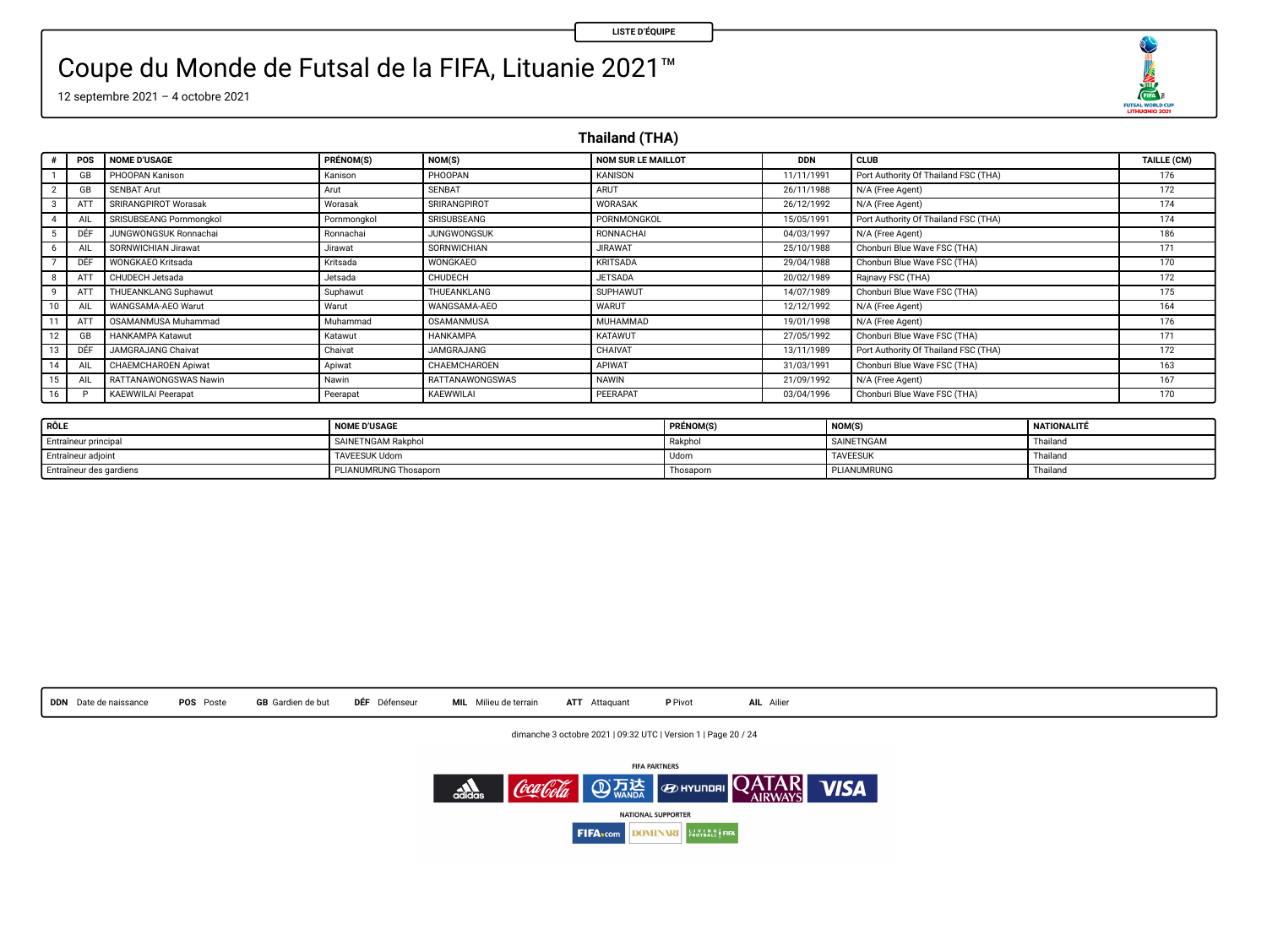### Coupe du Monde de Futsal de la FIFA, Lituanie 2021™

12 septembre 2021 – 4 octobre 2021

**USA (USA)**

|                | POS | <b>NOME D'USAGE</b>           | PRÉNOM(S)          | NOM(S)                   | <b>NOM SUR LE MAILLOT</b> | <b>DDN</b> | <b>CLUB</b>      | TAILLE (CM) |
|----------------|-----|-------------------------------|--------------------|--------------------------|---------------------------|------------|------------------|-------------|
|                | GB  | <b>MORETTI Diego</b>          | Diego              | MORETTI                  | MORETTI                   | 08/09/1982 | N/A (Free Agent) | 185         |
| $\overline{2}$ |     | ARAUJO Raphael                | Raphael            | <b>ARAUJO</b>            | ARAUJO                    | 07/10/1992 | N/A (Free Agent) | 185         |
| 3              | AIL | <b>KLEPAL Jeremy</b>          | Jeremy             | KLEPAL                   | KLEPAL                    | 06/12/1992 | N/A (Free Agent) | 180         |
| 4              | DÉF | <b>BUENFIL Eduardo</b>        | Eduardo            | <b>BUENFIL</b>           | <b>BUENFIL</b>            | 11/09/1997 | N/A (Free Agent) | 173         |
|                | DÊF | ESCOBAR Julian                | Julian N           | <b>ESCOBAR</b>           | <b>ESCOBAR</b>            | 12/12/1987 | N/A (Free Agent) | 167         |
| 6              | AIL | GONZALEZ Luciano              | Luciano Nicolas    | GONZALEZ-VENTURA         | GONZALEZ                  | 07/11/1994 | N/A (Free Agent) | 170         |
|                |     | <b>MACIEL Everson</b>         | Everson Martinelli | MACIEL                   | MACIEL                    | 14/03/1978 | N/A (Free Agent) | 185         |
| 8              | AIL | MATTOS Daniel                 | Daniel Martini     | <b>MATTOS</b>            | <b>MATTOS</b>             | 20/03/1986 | N/A (Free Agent) | 180         |
| 9              | AIL | ORTIZ David                   | David Fernando     | ORTIZ                    | ORTIZ                     | 20/09/2000 | N/A (Free Agent) | 175         |
| 10             | AIL | PONDECA Tomas                 | Tomas Selso        | PONDECA                  | PONDECA                   | 10/10/2001 | N/A (Free Agent) | 177         |
|                | GB  | <b>DAMRON Robert</b>          | Robert Anthony     | <b>DAMRON</b>            | <b>DAMRON</b>             | 25/03/2002 | N/A (Free Agent) | 177         |
| 12             | GB  | VAZOUEZ Estevan               | Estevan            | VAZOUEZ                  | VAZOUEZ                   | 01/09/1996 | N/A (Free Agent) | 187         |
| 13             |     | REGET Zach                    | Zachary Thomas     | REGET                    | REGET                     | 07/05/1995 | N/A (Free Agent) | 182         |
| 14             | AIL | <b>BOBADILLA Diego</b>        | Diego              | <b>BOBADILLA-MIRELES</b> | BOBADILLA                 | 27/08/1993 | N/A (Free Agent) | 167         |
| 15             | DÉF | <b>VEIGA Guilherme</b>        | Guilherme          | DA VEIGA                 | VEIGA                     | 21/04/1983 | N/A (Free Agent) | 185         |
| 16             | AIL | <b>VENTURA-JUNIOR Alencar</b> | Alencar            | <b>VENTURA-JUNIOR</b>    | VENTURA-JUNIOR            | 18/09/1985 | N/A (Free Agent) | 185         |

| RÔLE                 | <b>NOME D'USAGE</b>   | PRÉNOM(S)    | NOM(S)          | <b>NATIONALITÉ</b> |
|----------------------|-----------------------|--------------|-----------------|--------------------|
| Entraîneur principal | JAKICA Dusan          | <b>Dusan</b> | <b>JAKICA</b>   | USA                |
| Entraîneur adjoint   | <b>WARTNER Daniel</b> | Frank Daniel | <b>WARTNER</b>  | I USA              |
| Entraîneur adjoint   | DA SILVA Pablo        | Pablo Daniel | <b>DA SILVA</b> | I USA              |
| Entraineur adjoint   | ORF II Otto           | Otto Eugene  | <b>TORF II</b>  | USA                |

|  | DDN Date de naissance | POS Poste |  |  | <b>GB</b> Gardien de but |  | DEF Défenseur |  | MIL Milieu de terrain |  | ATT Attaquant | P Pivot |  | AIL Ailier |
|--|-----------------------|-----------|--|--|--------------------------|--|---------------|--|-----------------------|--|---------------|---------|--|------------|
|--|-----------------------|-----------|--|--|--------------------------|--|---------------|--|-----------------------|--|---------------|---------|--|------------|

dimanche 3 octobre 2021 | 09:32 UTC | Version 1 | Page 21 / 24



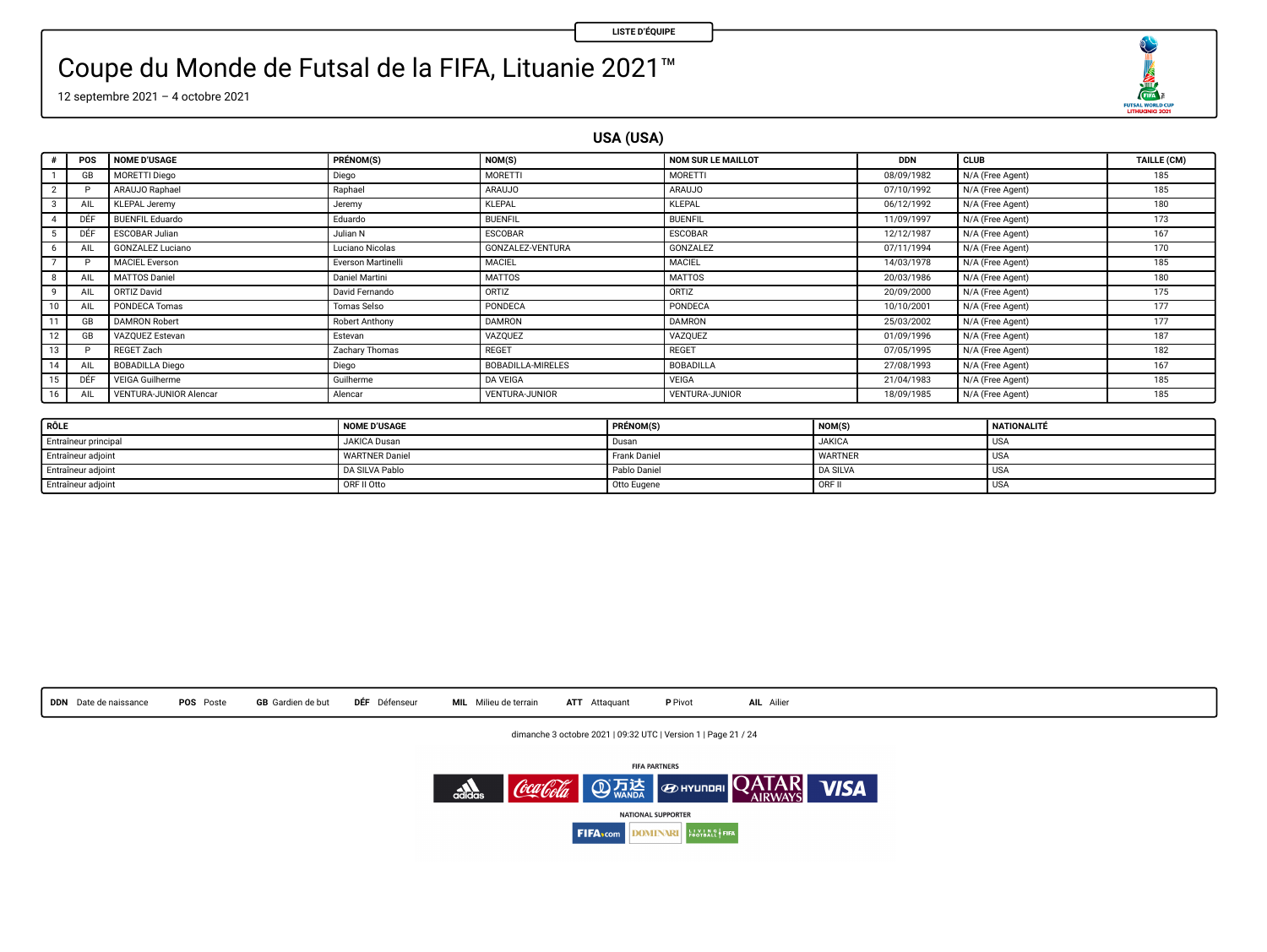O FUTSAL WORLD CUP

## Coupe du Monde de Futsal de la FIFA, Lituanie 2021™

12 septembre 2021 – 4 octobre 2021

**Uzbekistan (UZB)**

| $\bullet$               | <b>POS</b> | <b>NOME D'USAGE</b>     | PRÉNOM(S)   | NOM(S)           | NOM SUR LE MAILLOT | <b>DDN</b> | CLUB                        | TAILLE (CM) |
|-------------------------|------------|-------------------------|-------------|------------------|--------------------|------------|-----------------------------|-------------|
|                         | GB         | <b>UMAROV Rustam</b>    | Rustam      | <b>UMAROV</b>    | <b>UMAROV</b>      | 26/05/1984 | Almalyk MFK (UZB)           | 176         |
| $\overline{2}$          | DÊF        | RAKHMATOV Anaskhon      | Anaskhon    | RAKHMATOV        | A. RAKHMATOV       | 20/06/1994 | Almalyk MFK (UZB)           | 174         |
| $\overline{\mathbf{3}}$ | DÉF        | ADILOV Mashrab          | Mashrab     | ADILOV           | ADILOV             | 15/08/1994 | Pakhtakor Tashkent FK (UZB) | 174         |
| $\Delta$                |            | ROPIEV Ikhtivor         | Ikhtivor    | <b>ROPIEV</b>    | ROPIEV             | 19/09/1993 | Almalyk MFK (UZB)           | 177         |
|                         |            | AKHADJONOV Muzaffar     | Muzaffar    | AKHADJONOV       | AKHADJONOV         | 08/11/1997 | Almalyk MFK (UZB)           | 180         |
| 6                       | DÉF        | KHAMROEV Ilkhomion      | Ilkhomion   | KHAMROEV         | KHAMROEV           | 25/09/1997 | Almalyk MFK (UZB)           | 174         |
|                         | AIL        | RAKHMATOV Dilshod       | Dilshod     | RAKHMATOV        | D. RAKHMATOV       | 04/12/1989 | Jizzakh Khuasin (UZB)       | 176         |
| 8                       | AIL        | NISHONOV Khusniddin     | Khusniddin  | NISHONOV         | NISHONOV           | 19/05/1998 | Almalyk MFK (UZB)           | 176         |
| 9                       | ATT        | <b>TULKINOV Elbek</b>   | Elbek       | <b>TULKINOV</b>  | TULKINOV           | 24/12/2000 | Maxam Chirchik (UZB)        | 180         |
| 10                      |            | <b>CHORIEV Davron</b>   | Dayron      | CHORIEV          | CHORIEV            | 01/01/1993 | Almalyk MFK (UZB)           | 181         |
|                         |            | <b>USMONOV Akbar</b>    | Akbar       | <b>USMONOV</b>   | <b>USMONOV</b>     | 09/03/1997 | Pakhtakor Tashkent FK (UZB) | 175         |
| 12                      | GB         | ELIBAEV Rayshan         | Rayshan     | ELIBAEV          | ELIBAEV            | 26/01/1987 | Pakhtakor Tashkent FK (UZB) | 174         |
| 13                      | DÊF        | SADIEV Shakhzodion      | Shakhzodion | SADIEV           | SADIEV             | 21/09/2000 | Almalyk MFK (UZB)           | 177         |
| 14                      | DÉF        | <b>ERKINOV Khushnur</b> | Khushnur    | ERKINOV          | ERKINOV            | 07/05/1998 | PFK Metallurg Bekabad (UZB) | 178         |
| 15                      | AIL        | <b>JURAEV Sunatulla</b> | Sunatulla   | <b>JURAEV</b>    | <b>JURAEV</b>      | 24/12/1994 | Pakhtakor Tashkent FK (UZB) | 179         |
| 16                      | GB         | ELMURODOV Abbos         | Abbos       | <b>ELMURODOV</b> | ELMURODOV          | 04/09/1998 | Jizzakh Khuasin (UZB)       | 183         |

| RÔLE                    | <b>NOME D'USAGE</b>      | PRÉNOM(S) | NOM(S         | NATIONALITÉ |
|-------------------------|--------------------------|-----------|---------------|-------------|
| Entraîneur principal    | <b>AKHMEDOV Bakhodir</b> | Bakhodin  | AKHMEDOV      | Uzbekistar  |
| Entraîneur adjoint      | <b>ELIBAEV Nodir</b>     | Nodi      | ELIBAEV       | Uzbekistar  |
| Entraîneur des gardiens | <b>CORONA Carlos</b>     | Carlos    | CORONA SUAREZ | Spain       |



dimanche 3 octobre 2021 | 09:32 UTC | Version 1 | Page 22 / 24

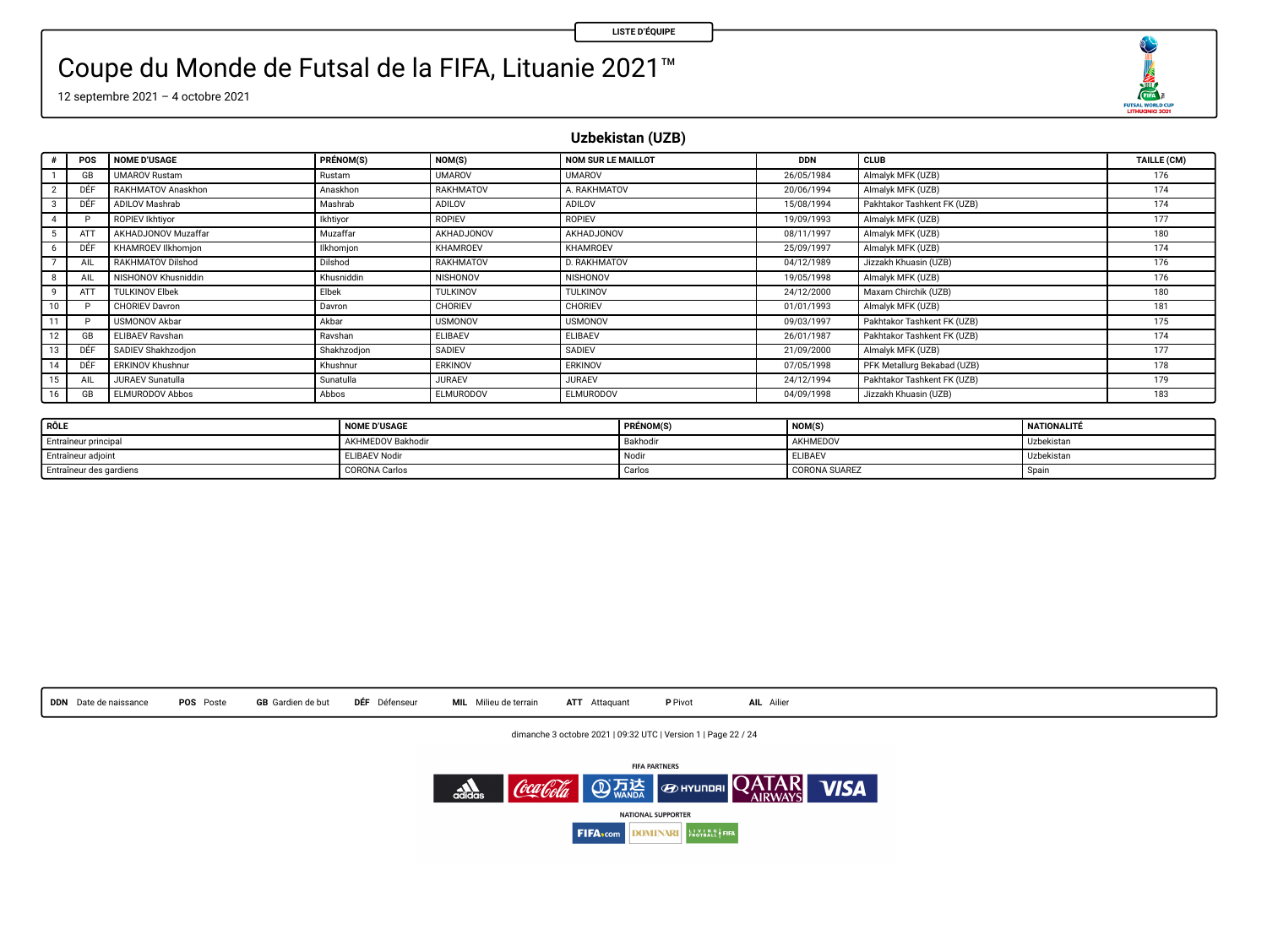### Coupe du Monde de Futsal de la FIFA, Lituanie 2021™

12 septembre 2021 – 4 octobre 2021

### **Venezuela (VEN)**

|    | POS | <b>NOME D'USAGE</b>     | PRÉNOM(S)             | NOM(S)                 | NOM SUR LE MAILLOT | <b>DDN</b> | <b>CLUB</b>                  | TAILLE (CM) |
|----|-----|-------------------------|-----------------------|------------------------|--------------------|------------|------------------------------|-------------|
|    | GB  | <b>RUEDA Jhonny</b>     | Jhonny Alberto        | RUEDA GALVIZ           | RUEDA              | 12/10/1988 | FS Montsant (ESP)            | 178         |
|    | DÉF | SANZ Carlos             | Carlos Jose           | SANZ SALCEDO           | SANZ               | 21/03/1996 | META Catania (ITA)           | 172         |
|    |     | <b>CABARCAS Wilmer</b>  | Wilmer Ronaldo        | <b>CABARCAS TORRES</b> | CABARCAS           | 15/09/1994 | Delta Te Quiero FC (VEN)     | 173         |
|    | DÉF | <b>TERAN Grevdelvid</b> | Grevdelvid Junior     | TERAN BOZO             | TERAN              | 24/11/1991 | La Fria Del Sur FS (VEN)     | 169         |
|    | DEF | <b>GUTIERREZ Henry</b>  | Henry Jose            | <b>GUTIERREZ BALZA</b> | <b>GUTIERREZ</b>   | 10/05/1997 | Kemi FS (FIN)                | 168         |
|    | DÉF | POLO Carlos             | Carlos Alberto        | POLO ZACARIAS          | C. POLO            | 26/03/1992 | Delta Te Quiero FC (VEN)     | 179         |
|    | All | <b>VIAMONTE Jesus</b>   | Jesus Enrique         | VIAMONTE RODRIGUEZ     | VIAMONTE           | 09/04/1997 | La Fria Del Sur FS (VEN)     | 165         |
|    |     | SUAREZ Enderson         | <b>Enderson Jesus</b> | SUAREZ GOMEZ           | <b>SUAREZ</b>      | 09/04/1993 | Kemi FS (FIN)                | 174         |
|    | All | <b>VENTO Carlos</b>     | Carlos Alberto        | VENTO GONZALEZ         | <b>VENTO</b>       | 27/02/1997 | CA Penarol (URU)             | 165         |
| 10 |     | <b>FRANCIA Wilson</b>   | Wilson Manuel         | <b>FRANCIA BARONIS</b> | <b>W. FRANCIA</b>  | 25/05/1996 | Bucaneros De La Guaira (VEN) | 182         |
|    |     | VIDAL Alfredo           | Alfredo De Jesus      | VIDAL CEDEÑO           | VIDAL              | 03/02/1994 | CD Panta Walon (VEN)         | 175         |
|    | GE  | VILLALOBOS Jose         | Jose Miguel           | VILLALOBOS GONZALEZ    | <b>VILLALOBOS</b>  | 26/11/1991 | Delta Te Quiero FC (VEN)     | 171         |
| 13 | DEF | <b>FRANCIA Milton</b>   | Milton Antonio        | <b>FRANCIA BARONIS</b> | M. FRANCIA         | 18/12/1994 | Pumas Sport FC (VEN)         | 176         |
| 14 |     | MORILLO Rafael          | Rafael Jose           | MORILLO BOLIVAR        | MORILLO            | 20/10/1992 | Città Di Mestre (ITA)        | 176         |
|    | GB  | <b>CHACIN Freddy</b>    | Freddy Alejandro      | CHACIN MARTINEZ        | CHACIN             | 06/12/1991 | GD Macedense (POR)           | 178         |
|    | All | <b>TERAN Andres</b>     | Andres Josue          | <b>TERAN BASTIDAS</b>  | <b>TERAN</b>       | 20/04/1998 | Barracas Central FS (ARG)    | 175         |

| RÔLE                    | <b>NOME D'USAGE</b>     | PRÉNOM(S)     | <b>NOM(S)</b>           | NATIONALITÉ |
|-------------------------|-------------------------|---------------|-------------------------|-------------|
| Entraîneur principal    | <b>GONZALEZ Freddy</b>  | Freddy Miguel | <b>GONZALEZ BARRERA</b> | Venezuela   |
| Entraîneur adjoint      | MENDOZA Adel            | Adel Jose     | <b>MENDOZA</b>          | Venezuela   |
| Entraîneur adjoint      | <b>TARANTO Romer</b>    | Romer Enrique | TARANTO DUOUE           | Venezuela   |
| Entraîneur des gardiens | <b>BAEZ Juan Carlos</b> | Juan Carlos   | <b>BAEZ URDANETA</b>    | Venezuela   |



dimanche 3 octobre 2021 | 09:32 UTC | Version 1 | Page 23 / 24